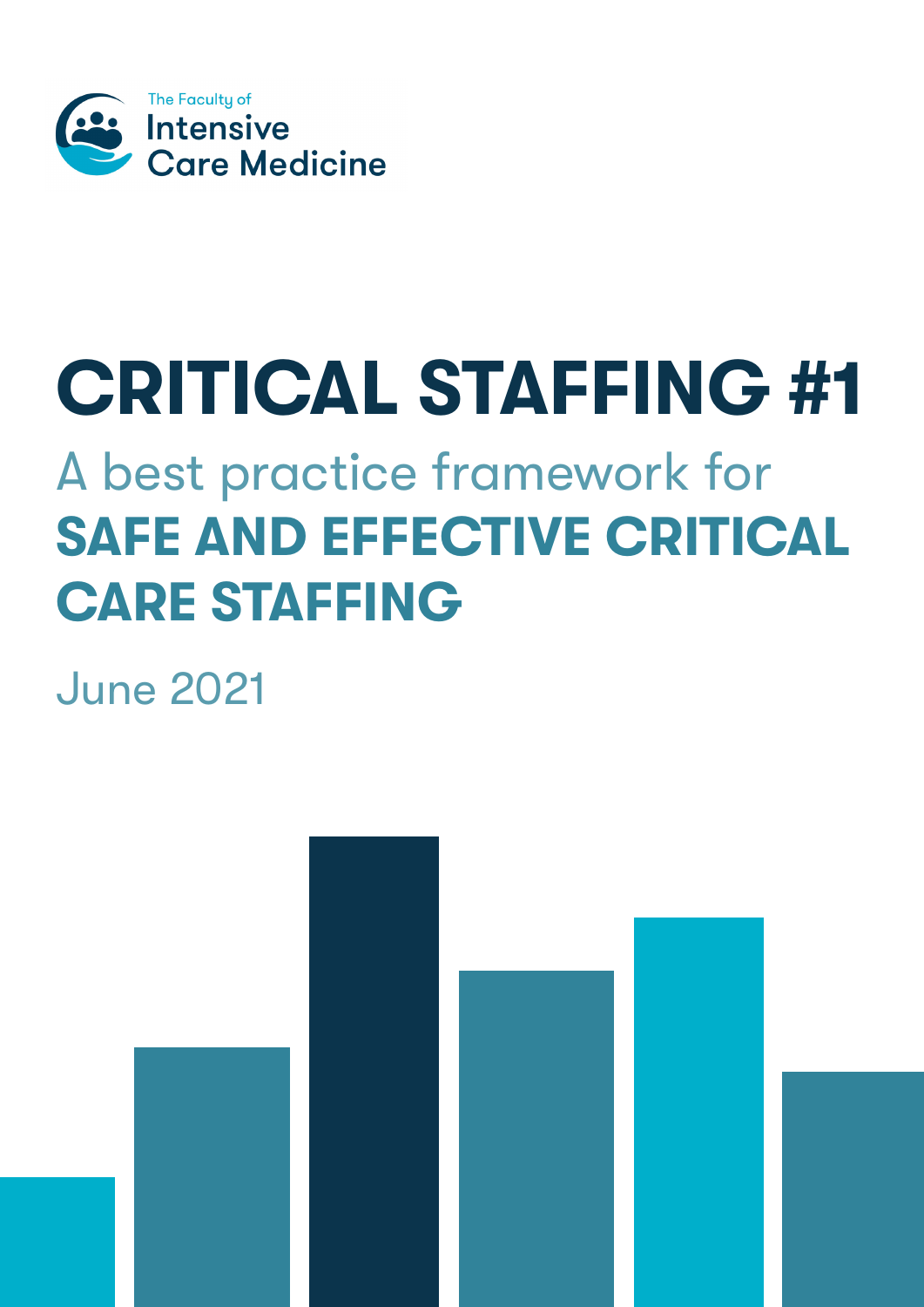# **What is the Critical Staffing series and who are they for?**

The Critical Staffing series brings together recognised and practical Best Practice Frameworks on staffing. The frameworks have been produced to guide commissioners, hospital management and Critical Care teams on how to ensure they have developed safe, effective and sustainable staffing in Critical Care.

The response of Critical Care services and staff to the public health threat of Covid has been exemplary but necessitated unprecedented changes to staff working.

#### **See the Faculty's 2020 Voices from the Frontline of Critical Care [Medicine](https://www.ficm.ac.uk/sites/default/files/voices_from_the_frontline_of_critical_care_medicine.pdf) report here.**

The impact of short-term pandemic response working practice changes now need to be considered within the context of a service that needs to expand, and will continue to be subject to pressure. Retention of staff across all the Critical Care multidisciplinary team and for a lifelong career in ICM requires attention.

# **What is Critical Staffing #1 covering?**

Critical Staffing #1: A best practice framework for safe and effective Critical Care staffing brings together best practice considerations to ensure you are recruiting, managing and developing a sustainable team, with particular reference to the intensive care medical workforce.

The aim is to ensure you are:

- Recruiting staff appropriately
- Proactively managing rotas, night work and on-call
- Working to improve job satisfaction
- Considering the implications for staff from diverse backgrounds and ages
- Planning for the future of your workforce

We have tried to provide key areas where you might like to concentrate your practical efforts.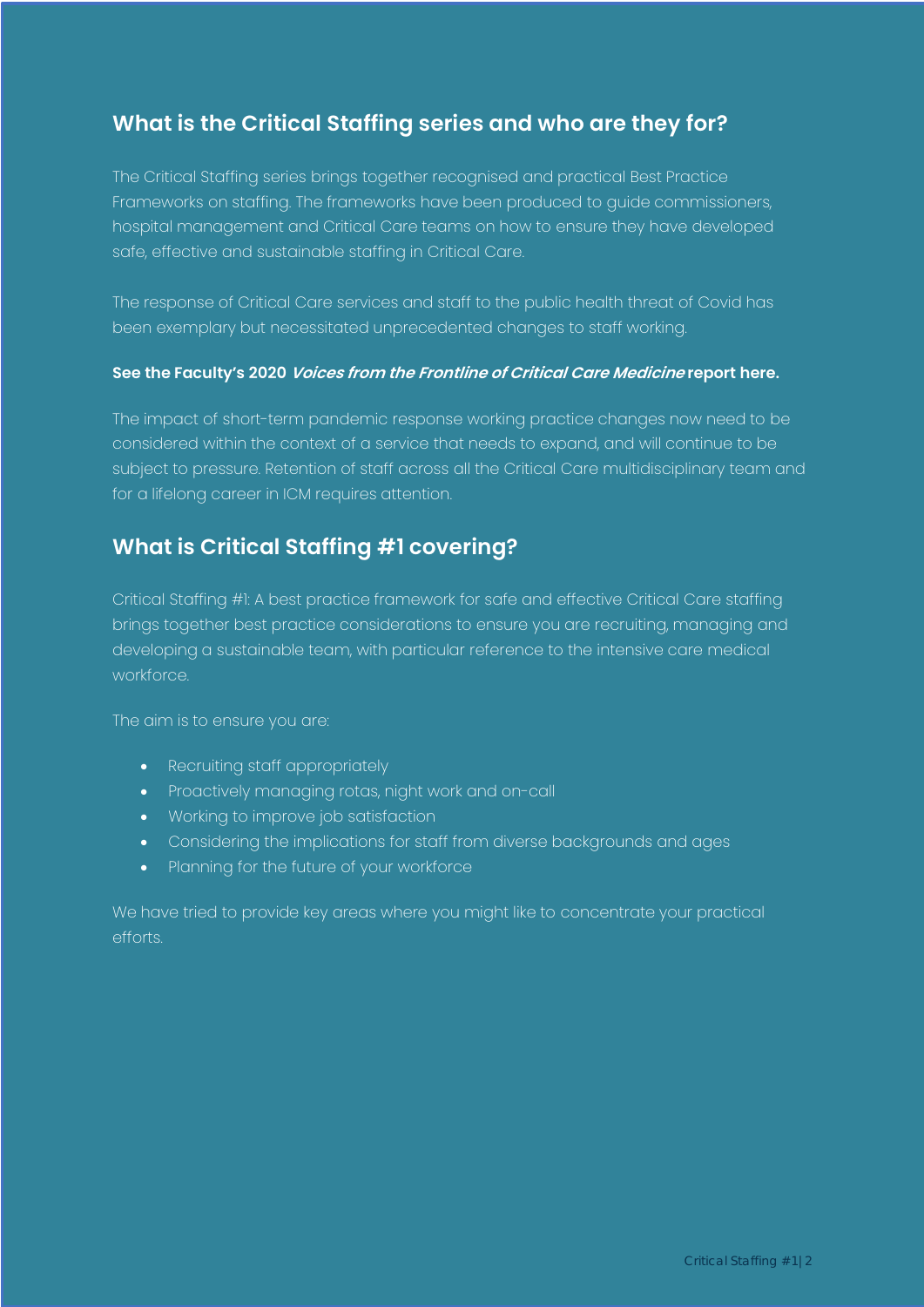# **Contents**

| 1.     |                                                                               |  |  |  |
|--------|-------------------------------------------------------------------------------|--|--|--|
| 1.1.   |                                                                               |  |  |  |
| 1.2.   |                                                                               |  |  |  |
| 1.2.1. | Doctors (Consultants, Doctors in Training, Staff & Associate Specialists) 10  |  |  |  |
| 1.2.2. |                                                                               |  |  |  |
| 1.2.3. |                                                                               |  |  |  |
| 1.2.4. |                                                                               |  |  |  |
| 2.     | <b>CRITICAL RECRUITMENT: HOW TO RECRUIT DOCTORS SAFELY AND EFFECTIVELY 14</b> |  |  |  |
| 2.1.   |                                                                               |  |  |  |
| 2.2.   |                                                                               |  |  |  |
| 2.2.1. |                                                                               |  |  |  |
| 2.2.2. |                                                                               |  |  |  |
| 2.3.   | The consultant person specification: Standards for essential and desirable    |  |  |  |
| 2.4.   |                                                                               |  |  |  |
| 3.     |                                                                               |  |  |  |
| 3.1.   |                                                                               |  |  |  |
| 3.2.   |                                                                               |  |  |  |
| 3.3.   |                                                                               |  |  |  |
| 3.4.   |                                                                               |  |  |  |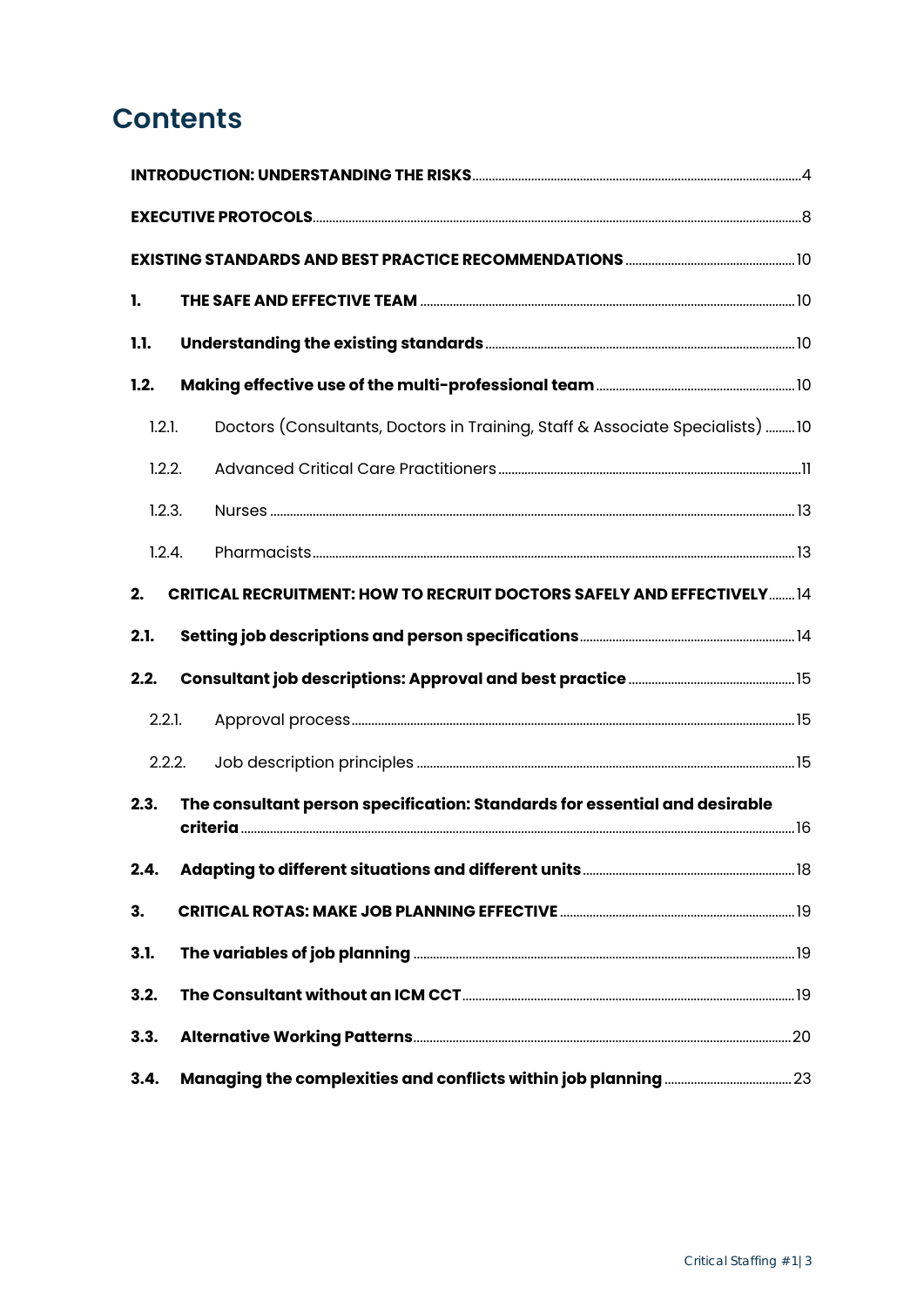# <span id="page-3-0"></span>**INTRODUCTION: UNDERSTANDING THE RISKS**

#### **What is the current situation and why do we all need to act now?**

Critical Care sits at the heart of all acute hospitals. It is not possible to run safe and effective acute care services without a fully functioning Critical Care service. Critical Care services that are not functioning well impact on other services e.g. Emergency Care, Anaesthesia and Acute Medicine departments. Critical Care departments cannot undertake their central work without an adequate and engaged workforce.

Critical Care is an acute environment, with multiple factors that risk the wellbeing of its staff, including fast-paced life and death decisions. Critical Staffing #2 covers staff wellbeing in further detail.

There are now a number of other stressors acting upon staff and wider Critical Care resources that are changing a stretched system to an overstretched system.

#### Increasing stressors include:

- **Increasing demand for Critical Care.** Demand has increased year on year for Critical Care services. This has been for multiple reasons, including (a) a growing population, (b) an ageing population, (c) developments in surgery and medicine that allow for procedures to take place that previously would not have been impossible.
- **Resource management.** We have not seen a significant national growth in resources and workforce for Critical Care in 20 years. Increasing amounts of clinical time are spent on managing these limited resources (i.e. bed chasing) rather than in direct patient care.
- **Changing clinical demands.** Increasing numbers of clinical pathways now require involvement of Critical Care services and support. The benefits to patients are acknowledged and being realised eg the National Emergency Laparotomy Audit highlighted unmet need for Critical Care provision after emergency laparotomy, which is being addressed. Improvements in interventional care pathways for many acute medical conditions eg out of hospital cardiac arrest, acute stroke, CAR T therapy also require more involvement of Critical Care services to support improvements in patient outcome.
- **Separation of Covid and non-Covid care pathways.** Many Critical Care units have not been designed to provide a Covid secure environment in terms of cross infection. The impact of keeping 2 groups of patients separate, the infected from the non-infected can result in a 30% drop in capacity in some units.
- **Managing junior rota tiers.** Changes in other specialties' training programmes impact on trainee numbers and seniority (competencies). The addition of Intensive Care Medicine to Internal Medicine Training increases the number of medical trainees, but they arrive with fewer ICM competencies, whilst the impact of changes in Intensive Care Medicine training within Anaesthetics training potentially reduces the number of senior trainees with competencies. ICM CCT post numbers are still short of providing an ICM trainee tier in most hospitals. ACCPs have contributed enormously to patient care in some hospitals, but their numbers also need to be increased.
- **The pension framework.** Consultants in ICM disproportionately work contracts of 12 Programmed Activities or more. The implications of the pension framework has therefore meant that many consultants have dropped to 10 PAs to avoid financial penalties. Some consultants have retired earlier than initially planned, or retired and returned on fewer sessions.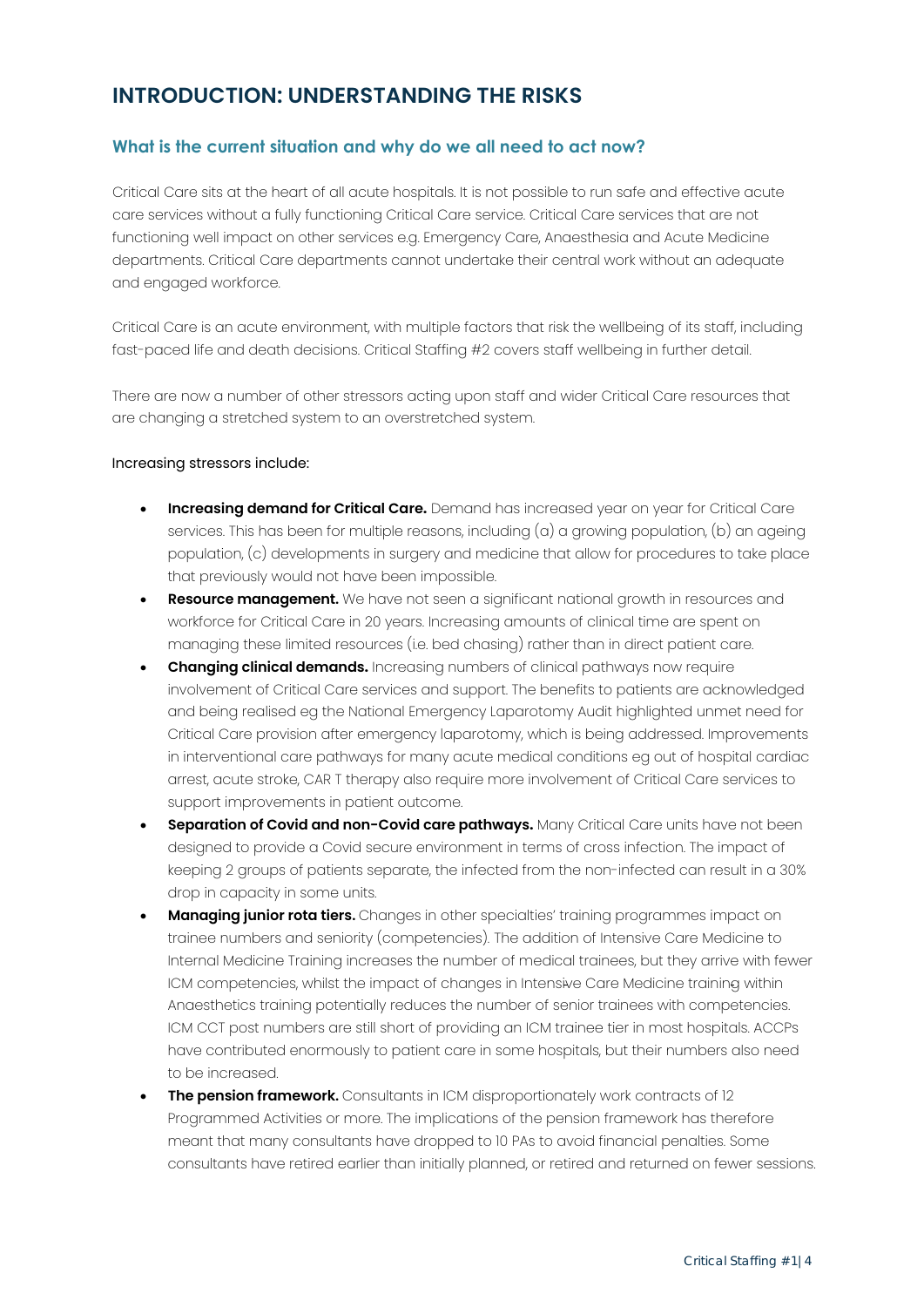• **Impact of Brexit.** Some parts of the UK are already feeling the impact of Brexit on staff recruitment and retention. Fears of increasing difficulty travelling between other EU countries and the UK add to the uncertainty of travel restrictions relating to Covid.

#### **Evidence Based Work Planning, beyond a work diary**

*Sheffield Teaching Hospitals general Critical Care service consists of 34 beds across 2 floors on one site and 8 beds on a second site 4 miles away.* 

*In 2014, we needed to critically appraise how we used our medical workforce for training and service needs and make a strong case for the benefit of the ACCP workforce within our service.* 

*'Activity sampling' was used to record a number of data points illustrating the type of tasks medical* staff were spending time on during any given shift. Volunteer nursing staff were trained in the use of a *portable bar code scanning device. Overall, 134 hours of clinical time were monitored and over 7000 data points were collected.*

*Several changes were made:*

- *3 new ICM consultants posts were created to support resident consultant working to 10pm each weekday evening at the larger unit.*
- *One ICM trainee was focused on advising on direct patient referrals only, which led to a timelier response for patients.*
- *Critical Care withdrew from attendance at trauma calls in favour of the Anaesthesia service, as this was consistent with the response needed for a major trauma centre.*
- *The ACCP workforce also had clearly identified roles in both units that supported Foundation doctor training as well as service delivery.*
- *All staff groups had new working patterns and rotas developed to allow for better matching of staffing to workload, reducing the burden of stress associated with twilight and weekend shifts.*

#### **Dr Danny Bryden, Sheffield**

#### **What is the impact on patients and the wider NHS?**

Due to Critical Care's pivotal role across the hospital, the implications of a depleted Critical Care workforce and resource are considerable.

Due to limited Critical Care resources, emergency cases need to be prioritised, and **elective operations are therefore cancelled or postponed**, leading to longer waiting times. The need for Covid secure pathways has exacerbated that. Due to the lack of staffed beds, it is not unusual for emergency cases to wait longer than is safe before being admitted to Critical Care; leading to **poor use of NHS resource and increasing patient safety risks.**

Implications for Critical Care include:

- **Reducing quality of patient care and poor patient experience.**
- **Increasing non-clinical transfers.** According to our *Critical [Capacity](https://www.ficm.ac.uk/news-events-education/news/report-and-national-coverage-critical-care-bed-capacity) report (2018),* 4/5 of units had to transfer patients due to lack of bed capacity.
- **Absenteeism, burnout and adverse health for Critical Care staff.**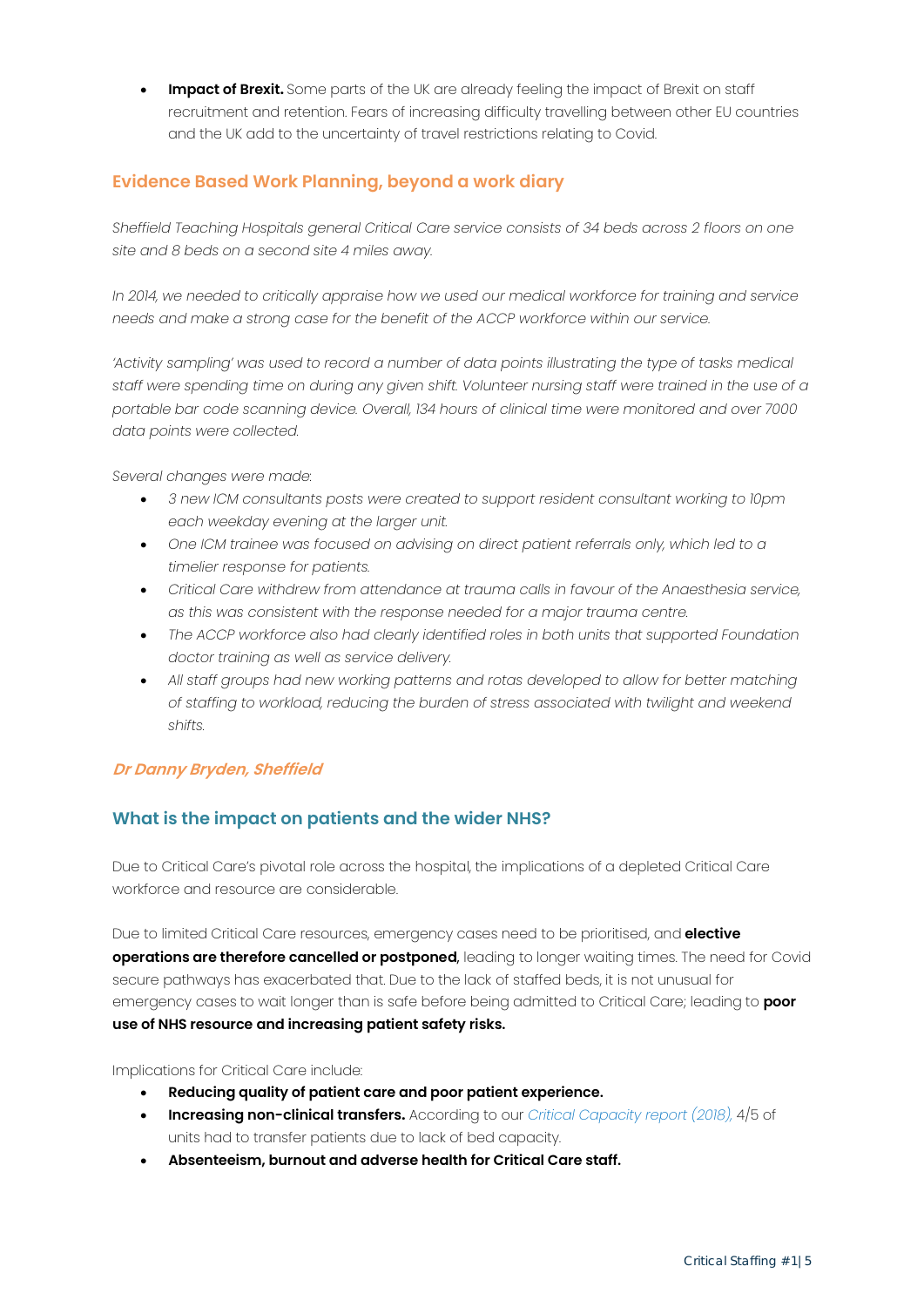- **Increasing reliance on locum medical cover and nursing bank shifts.** In addition to the associated expense, there is a risk of being unable to fill the shift requiring more senior staff to 'act down' eg consultants covering resident trainee shifts, the supernumerary nurse in charge taking care of a patient on a shift in addition to leadership duties, operating with reduced or absent staff increasing burdens on remaining staff eg pharmacy, physiotherapy.
- **Eventually, patient safety risks. As every option is used up to manage the current shortage, there is a risk that any further demand will compromise patient safety with the potential to increase episodes of error and/or harm.**

#### **Key messages from the Critical Care workforce data**

On the Faculty's workforce [webpages](https://www.ficm.ac.uk/careers-recruitment-workforce/workforce) we collect key data sources on adult Critical Care data. Here are some key messages from that data.

- **Demand.** Hospital Episodes Statistics (HES) data on adult Critical Care activity demonstrates an average of 4% increase in demand for Critical Care services per year. This is triangulated with work undertaken by both the Centre for Workforce Intelligence (CfWI) and the Intensive Care National Audit & Research Centre (ICNARC).
- **Bed occupancy.** Bed occupancy is a very blunt tool to measure patient flow to and from Critical Care. However, across the UK, most units are running pre covid at c.85-100% occupancy, which is considered above agreed safe levels.
- **Bed closures.** Two fifths of units have to close beds on at least a weekly basis due to workforce shortages (FICM Critical Capacity 2018).
- **ACCPs.** Two thirds of units have not yet been able to introduce an ACCP workforce to support patient care.
- **Doctors.** 15% of consultants in the 2019 [Frontline](https://www.ficm.ac.uk/sites/default/files/voices_from_the_frontline_of_critical_care_medicine.pdf) Voices survey are considering giving up ICM before retirement. This is consistent with previous surveys and is not directly Covid related. Lack of workforce and resource are the primary quoted reasons for this decision, not the nature of ICM work as has historically been believed. However, applications for specialist training in Intensive Care Medicine have increased despite, or possibly because of the pandemic but the number of training posts remains lower than required. For consultants, Covid has not increased early retirement plans or dropping Critical Care in favour of a second specialty. In fact, more ICM consultants have expressed a desire to drop anaesthesia sessions than drop ICM sessions.
- **Nursing.** 62% of units do not have a full nursing complement [*FICM Critical Capacity 2018*], with just under 10% of positions in England and Wales empty [CC3N, 2016].
- **Pharmacy.** 11% of units still do not have a dedicated Critical Care Pharmacist (CC3N, 2016). Clinical pharmacists make important contributions to the safety and quality of care provided to Critical Care patients, leading to improved patient outcomes. Funding for most pharmacist posts comes from Pharmacy Departments, which contributes to potential for conflicting work pressures/ time prioritisation.
- **Allied Health Professionals.** The uptake of AHP services in Critical Care across the UK is very variable with many units struggling to develop business cases to develop this workforce eg psychology, speech and language, and rehabilitation services [FICM Workforce Engagement collated input, 2015-2019].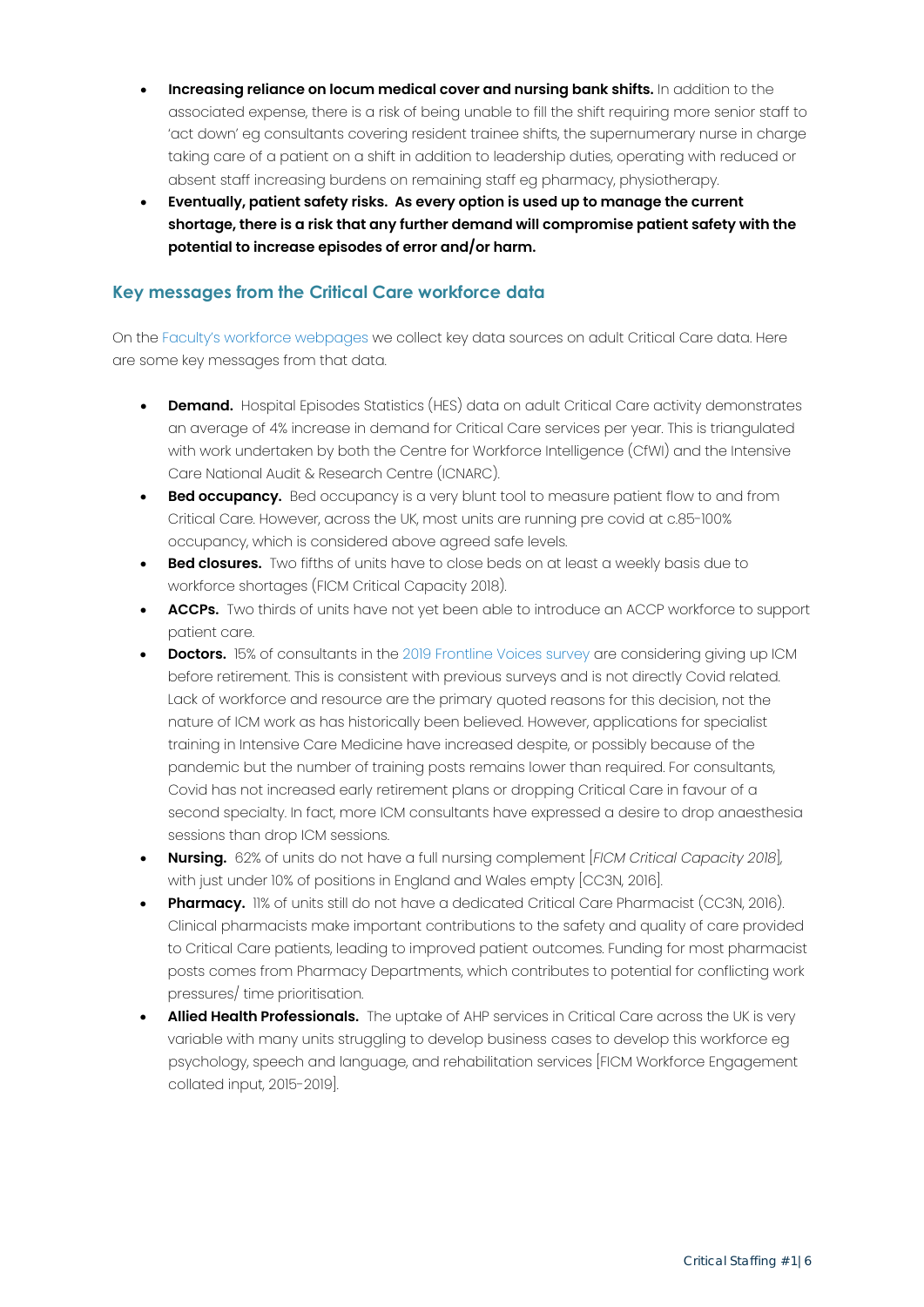#### **What does the future hold?**

There is no sign that the 4% year-on-year increase is likely to trend downwards. Therefore, there will be increasing need for these services that must be proactively addressed. The Faculty is working to match solutions to these rising pressures, including:

- Development and promotion of [Enhanced](https://www.ficm.ac.uk/critical-futures-initiative/enhanced-care) Care services to use NHS resource more effectively in the initial management of patients at risk of critical illness
- Better [management](https://www.ficm.ac.uk/critical-futures-initiative/care-end-life) of treatment escalation planning, including [advanced](https://www.ficm.ac.uk/critical-futures-initiative/care-end-life) care planning and end of life care.
- New workforce models, including expanding the ACCP workforce in conjunction with Health Education England (HEE) and promoting pharmacists' vital role in safety for critical and patient care activity.
- Working with NHS bodies across all 4 nations to establish better modelling of HDU and ICU facilities use and how this then links to Enhanced Care services. This includes developing relevant training standards and curricula.

The 'baby boomer' generation of healthcare professionals are getting towards the end of their careers or have already retired. Consultants and other established Critical Care team members will now increasingly be from the 'Millennial' generation. Indications show that Millennials and their Generation Z successors (now entering medical school), have different work-life balance expectations and job satisfaction.

Critical Care services rely heavily on current consultants working over the 10 session standard job plan (average is 11.5 sessions). As the pensionable age continues to rise, Critical Care team members are increasingly concerned about their ability to practice onerous on-call and night shift work into their mid to late 60s. Workforce leads for hospitals and departments risk ignoring a significant future issue if they presume that future generations of doctors will work the same rota patterns with the same job plans throughout their careers. Analysis of current working indicates that ICM consultants will vary their time commitment over their working lives (frequently increasing PA commitment to ICM services before sudden retirement from ICM work). Consideration must be given to the variability in sessional commitment provided by consultants over a career.

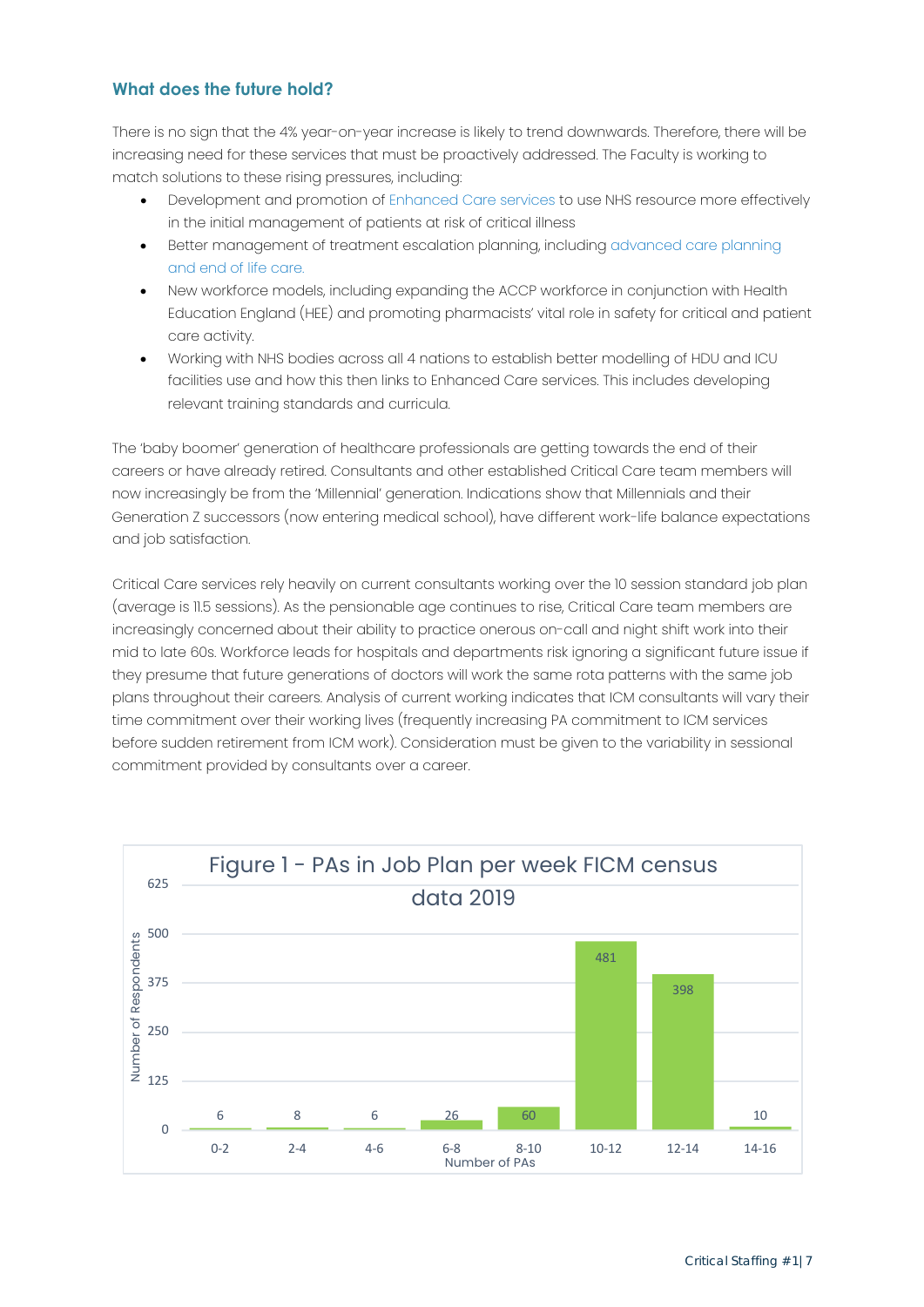# <span id="page-7-0"></span>**EXECUTIVE PROTOCOLS**

#### **What is an executive protocol?**

The protocols frame the standards, recommendations, prevention techniques and interventions into a succinct checklist so you can evidence that you are undertaking due diligence to ensure you are managing related risks.

| PROTOCOL FOR DIRECTORS, MANAGERS AND COMMISSIONERS OF CRITICAL CARE  |                                                                                                                                                                                                                                                      |  |  |
|----------------------------------------------------------------------|------------------------------------------------------------------------------------------------------------------------------------------------------------------------------------------------------------------------------------------------------|--|--|
| <b>Consideration</b>                                                 | Management/Mitigation                                                                                                                                                                                                                                |  |  |
| Make effective use of the multiprofessional<br>team                  | Review of roles, numbers and flexibility of roles<br>within the team                                                                                                                                                                                 |  |  |
| Support team recovery after Covid                                    | Invest in training for peer-led first aid, access to<br>psychology support for those needing it                                                                                                                                                      |  |  |
| Address hurdles to developing an ACCP<br>workforce                   | Use schemes such as the apprenticeship levy to<br>develop the ACCP workforce and remote<br>learning courses from higher education<br>institutions                                                                                                    |  |  |
| Address consultant intensivist recruitment<br>difficulties           | Consult and work with the local Regional Advisor<br>to review options and mitigations when<br>consultant recruitment has been unsuccessful                                                                                                           |  |  |
| Put patient safety and governance at the<br>heart of ICM practice    | Actively recruit and support training of critical<br>care pharmacists using business cases to<br>promote their role in safety and governance                                                                                                         |  |  |
| Risk Register review                                                 | Should include multi-disciplinary staffing to<br>meet GPICS vs 2 standards                                                                                                                                                                           |  |  |
| Provide staff rest areas                                             | Staff must be able to access, either in the unit or<br>very close-by, break areas to eat, rest and<br>recuperate                                                                                                                                     |  |  |
| Maintain the physical health and safety of<br>staff working at night | https://www.ficm.ac.uk/Fatigue<br>Staff working resident medical type rotas<br>overnight should have access to somewhere to<br>sleep/rest. Other groups should have access to<br>easily accessible rest facilities and quiet spaces<br>during breaks |  |  |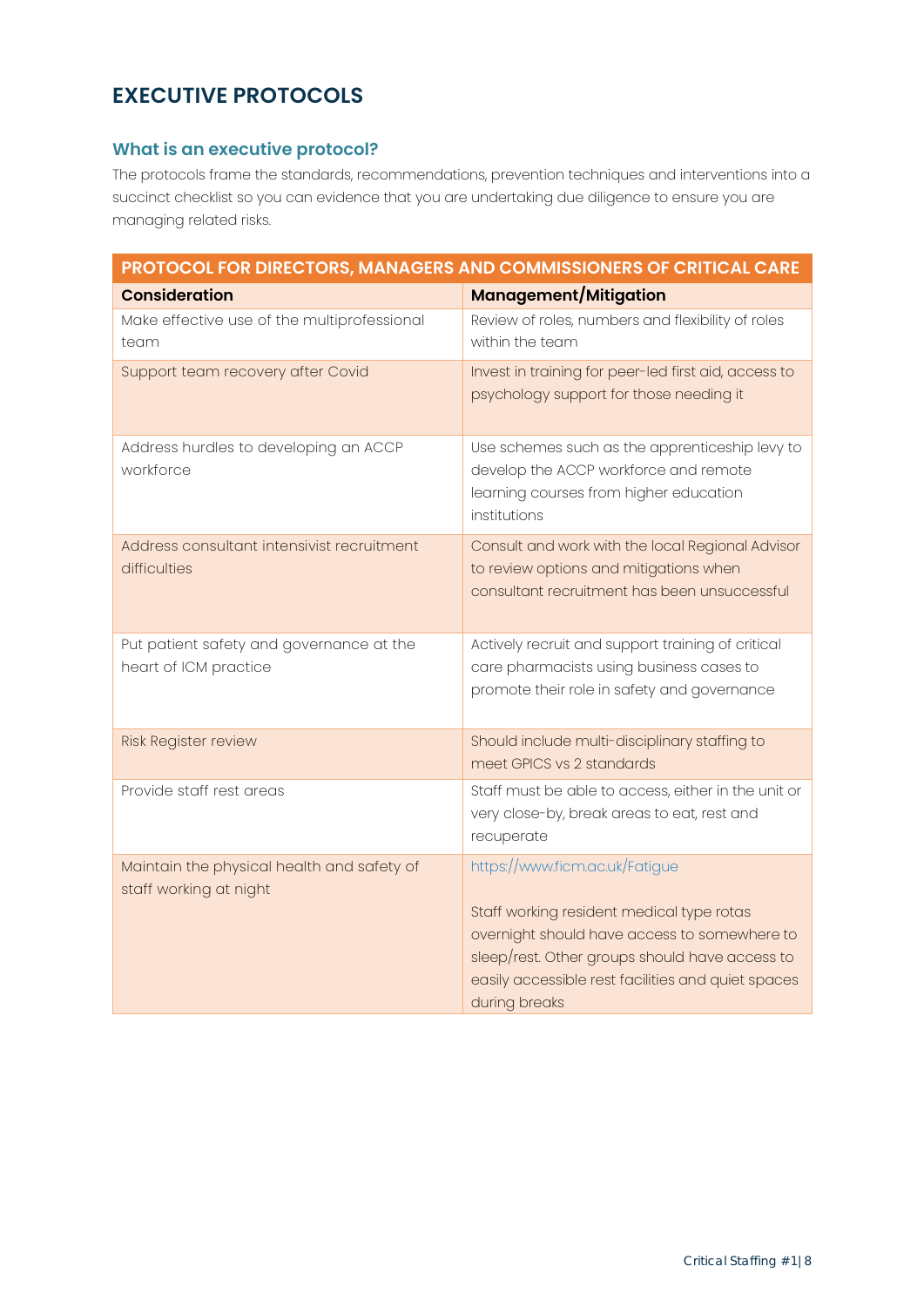| <b>PROTOCOL FOR CRITICAL CARE TEAM MEMBERS</b>                                                                                                                      |                                                                                                                                                                                                                                                                        |  |  |  |
|---------------------------------------------------------------------------------------------------------------------------------------------------------------------|------------------------------------------------------------------------------------------------------------------------------------------------------------------------------------------------------------------------------------------------------------------------|--|--|--|
| <b>Consideration</b>                                                                                                                                                | <b>Approach</b>                                                                                                                                                                                                                                                        |  |  |  |
| Put Equality, Diversity and Inclusivity at the heart<br>of the ICM multidisciplinary team                                                                           | Support those with different training or working<br>patterns eg flexible working. International Medical<br>Graduates (IMG) and international nurses may<br>need support outside the work environment.<br>https://www.ficm.ac.uk/careers-recruitment-<br>workforce/IMGs |  |  |  |
| Departments without clinical psychologists<br>should consider employing one, or as a<br>minimum develop pathways for providing<br>psychological support             | Highlight the importance of psychological<br>wellbeing to retention of staff in a highly<br>pressurised environment                                                                                                                                                    |  |  |  |
| Conduct exit interviews for multidisciplinary staff<br>leaving the department                                                                                       | Formalise the process for those leaving the<br>department to learn lessons about why and<br>what can be improved                                                                                                                                                       |  |  |  |
| Provide introduction packs for multidisciplinary<br>team members starting in the department; to<br>include who and how to access the directorate<br>management team | Make clear the importance of how each<br>individual can be listened to, and how individuals<br>can improve the department                                                                                                                                              |  |  |  |
| Mentoring scheme                                                                                                                                                    | All new consultant appointments should have<br>access to a mentor                                                                                                                                                                                                      |  |  |  |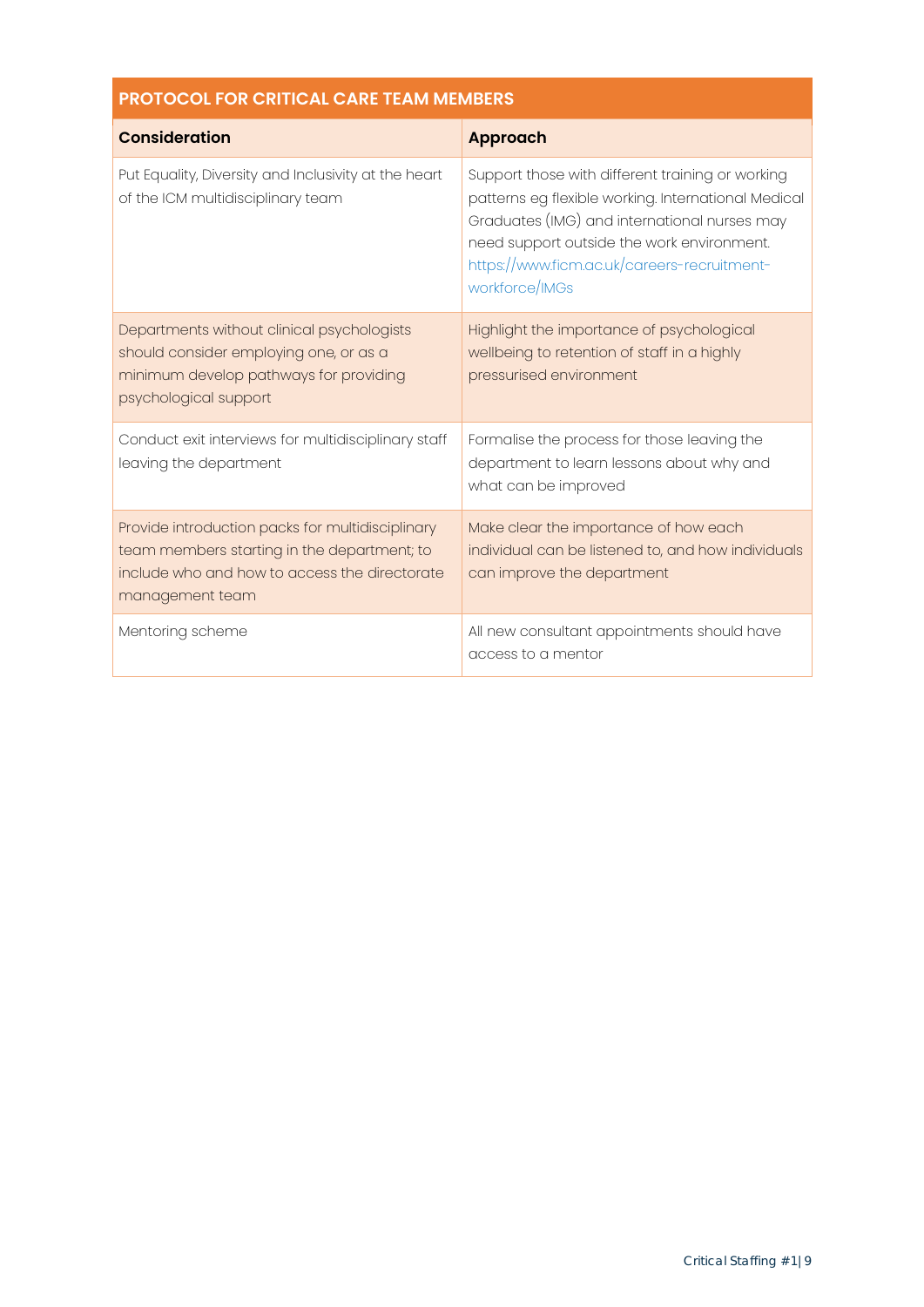## <span id="page-9-0"></span>**EXISTING STANDARDS AND BEST PRACTICE RECOMMENDATIONS**

# **1. THE SAFE AND EFFECTIVE TEAM**

#### **1.1. Understanding the existing standards**

*Guidelines for the Provision of Intensive Care Services 2* (GPICS v2) includes staffing standards across the Critical Care team. The standards are contained in Section 2 (pg. 31) of GPICS v2 and cover the experience, training, support and (where appropriate) staffing numbers for each role within Critical Care. Section 2 of GPICS v2 also contains (on pg. 71) further standards and recommendations for managing staffing in remote and rural centres.

#### **1.2. Making effective use of the multi-professional team**

Critical Care works most effectively when consideration is given to all parts of the multi-professional team. There are staffing standards and recommendations for each role within critical care. The sections below give examples of opportunities and risks of failing to proactively manage the workforce for each role. Key to these discussions and recommendations are real-life examples of diary exercises to fully map out the workload of Critical Care team members and how these can be used to enhance patient safety, improve morale and work satisfaction, and allow robust data to be used in job planning, business cases etc.

#### **1.2.1. Doctors (Consultants, Doctors in Training, Staff & Associate Specialists)**

#### **Opportunities**

Working in a multidisciplinary team is one of the real strengths and benefits of Critical Care. Doctors and others talk of their #workfamily. The benefits of delegation and team working are multiple and greatly enhance the working atmosphere. FICM survey data frequently reports the opportunity to work in an MDT as one of the highlights of Critical Care working.

Recruitment of alternatives to the standard trainee-consultant model in the form of MTIs, ACCPs, pharmacists has been shown to be an effective way to manage the workforce as well as bringing in a diversity of experience.

#### **Risks**

Non-standard routes to recruitment can be challenging both for trainers and human resource departments. Recruitment to national training schemes has been centralised over recent years and hospitals may lack the experience/confidence to recruit. Variable recruitment and allocation may result in rota gaps. We anticipate this document will help Critical Care departments navigate recruitment outside of traditional routes.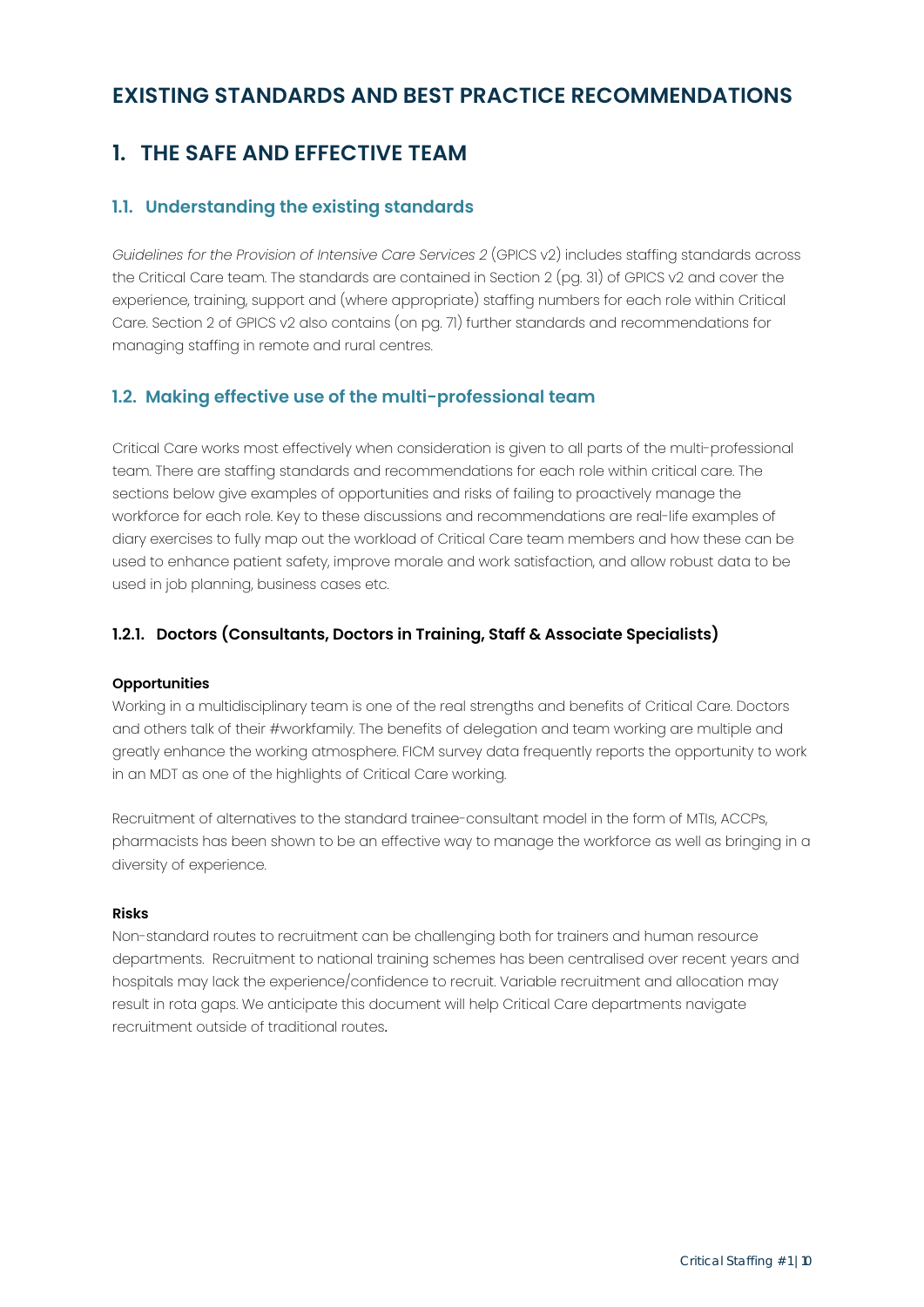#### <span id="page-10-0"></span>**Employing doctors from outside the UK:**

#### **Flexible workforce options: Dr Shashi Chandrashekaraiah, Lancashire**

*The Medical Training Initiative (MTI) is a national scheme designed to allow a limited number of International medical graduates (IMGs) to work in the NHS for a maximum period of 2 years before returning to their home countries. The Royal College of Anaesthetists (RCoA) manages the MTI scheme for Anaesthesia, Intensive Care and Pain Medicine through their Global Partnerships team.*

| <b>Attractions</b>                          | <b>Difficulties</b>                                    |
|---------------------------------------------|--------------------------------------------------------|
| PLAB exemption only needs the language      | Requires a supernumerary period to integrate into      |
| test (OET or IELTS). Huge financial savings | the NHS and initial pastoral support. Also issues with |
| for some IMGs along with time/effort.       | individuals/families adapting to UK society/culture.   |
| Experienced/skilled doctors with            | Wide variation in skills/competencies for the same     |
| postgraduate training from medical          | qualification, which UK clinicians are not familiar.   |
| training similar to the UK.                 |                                                        |
| Huge financial savings compared to          | Number of posts limited to 30% of total trainee        |
| locum costs.                                | numbers.                                               |
| Regular workforce if able to develop        | Initial set up takes some time/effort and needs good   |
| overseas contacts/work closely with         | HR support but once approved it is a continuous        |
| overseas universities. The RCoA also has a  | process. A 6 monthly report must be provided to the    |
| pool of interested candidates.              | RCoA.                                                  |

#### *Useful Tips:*

- *Speak to hospitals/individuals with experience in setting up an MTI programme.*
- *Don't conduct interviews before language test completion*
- *Identify candidates with an ICM interest and be clear at the time of appointment that ICM is included (IMGs can use this route for GMC registration and move hospitals later)*
- *1 year each of ICM/Anaesthesia might make the posts attractive*
- *Good support is vital to the success of the programme especially in cross cultural areas like human factors, communications & inter personal skills, MDT working*
- *It takes on average 6 months from appointment to the individual starting the post.*

*See the RCoA's MTI webpage for further information:<https://rcoa.ac.uk/medical-training-initiative>*

#### **1.2.2. Advanced Critical Care Practitioners**

#### **Opportunities**

ACCPs have been introduced in numerous trusts/hospitals across the UK to improve patient care. Once introduced they provide a stable workforce and have allowed changes to medical working patterns.

#### **Risks**

Initial costs of funding and training are borne by the employing trust/hospital, though recent developments have enabled employers to utilise the Apprenticeship levy and train ACCPs as apprentices, whilst embedding the paid Trainee ACCP in the unit workforce.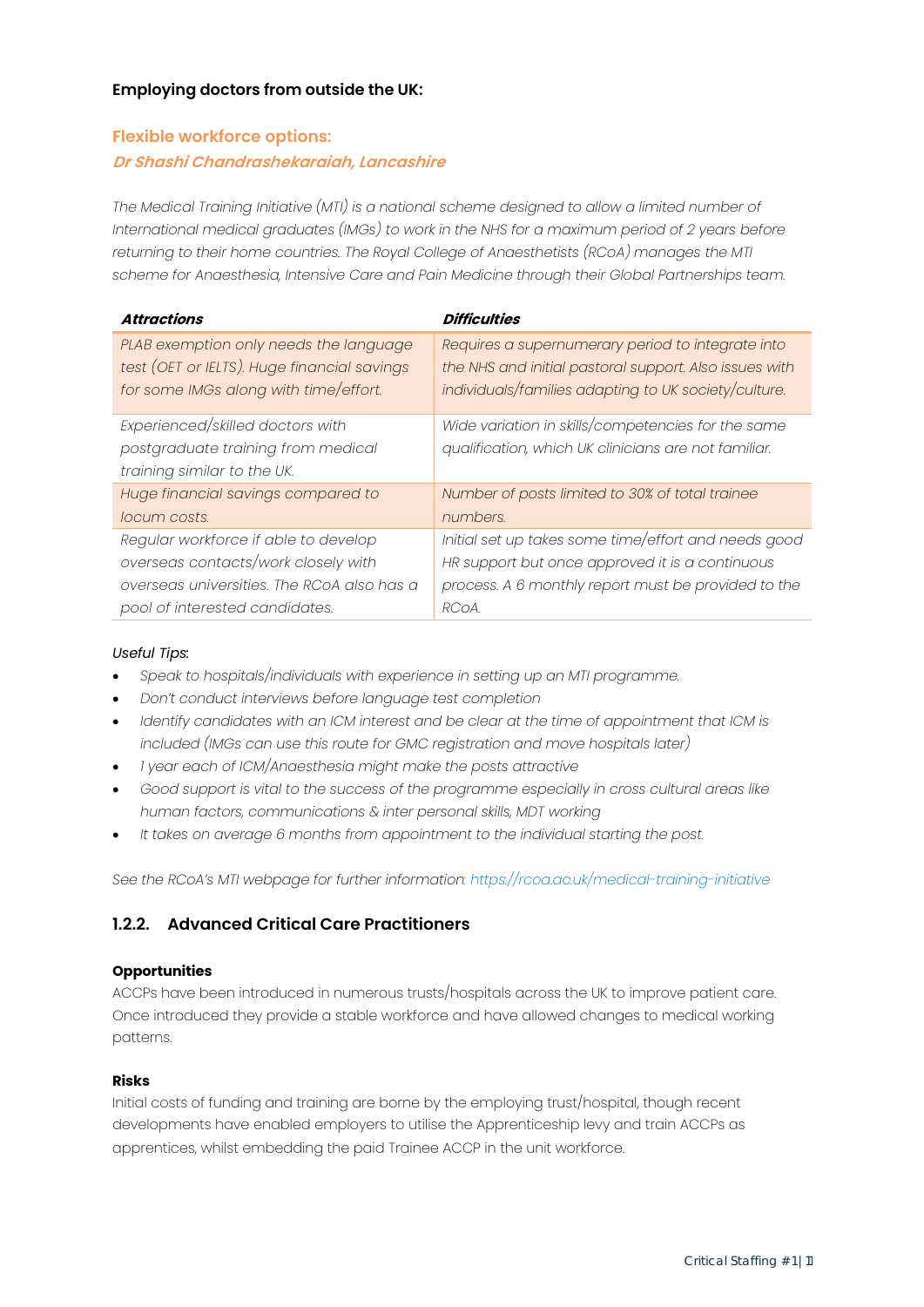Concerns around individual hospitals investing in training for people who then leave when qualified is becoming less relevant as the ACCP workforce becomes more widespread across more units.

#### **How you implemented the ACCP role within your trust, what fears did people have and were they proven wrong? Ms Carole Boulanger, Exeter**

As one of the original pilot sites for the ACCP role this was new territory for the unit and there was a healthy mix of anxiety and excitement setting up what the role might look like in clinical practice and *the knowledge, skills and competencies required to achieve this. Whilst the role has clearly moved on significantly since that point, the fears/anxieties around this may still exist in units new to the role today. These are addressed below;*

- *1) Negative impact on medical/anaesthetic trainees with competition for skills practice. This is carefully managed in terms of timing and does still require planning as a unit. Having FICM* trained ACCPs in the unit brings significant pay back in that we can take on some of the skills *training and competency sign off for medical trainees. This releases not only time for the ICU consultant body but also provides an additional level of trainer/assessor to maximise use of training opportunities. This not only embeds the role into clinical practice but also offers "payback" for the not insignificant amount of teaching/support during the training period.*
- 2) "Fit" how the role fits into the clinical team was an initial concern, which still holds true with a *unit setting up the role de novo. Careful preparation of the whole clinical team around the scope and expectations of the role is key. Our logistical clinical "home" on the medical rota provides not only context and structure but also financial sense; additional roles cannot be introduced without resource implications. This also ensures a bridge between professional groups within the team. A significant advantage of the ACCP role for the intensive care unit is that it can improve the sometimes-elusive goal of maintaining continuity of care.*
- *3) Damage to the image of Critical Care nursing plus depletion of ICU nursing numbers There was a small amount of historical rhetoric suggesting that the image of Critical Care nursing has been blurred, blended or is disappearing due to the development of ACCP roles. In reality, this role offers not only experienced Critical Care nurses but also Allied Health Professionals an additional career progression opportunity, which is clinically based rather than education or management. Moreover, this keeps more Critical Care nurses at the bedside and reduces the risk that some may leave ICU and move into specialist nurse roles, resulting in a loss to the critical care workforce. This concern is also mitigated with the expanding numbers of ACCPs who are physiotherapists or paramedics by background. The ACCP role enables patientbased rather than occupational boundary-based care. Moreover, improved communication with the ACCP acting as an interface between medical and nursing and AHP staff, only serves to improve patient care and develop awareness of the unique contribution of each role as they come together as a Critical Care team.*
- *4) Consultant concerns about being on call with an ACCP rather than a doctor and the potential impact this may have. These were early and valid fears and largely for those who held these, experience of the role has meant this fear has been proved wrong. The incremental value of a permanent team member supporting increasingly junior medical staff has helped to alter this perspective. There is an element of proving your worth as an ACCP in practice, which builds the confidence and assurance that the scope of practice is clear along with that relationship of trust.*

*FICM provides national clear standards for training and practice for the growing ACCP family.*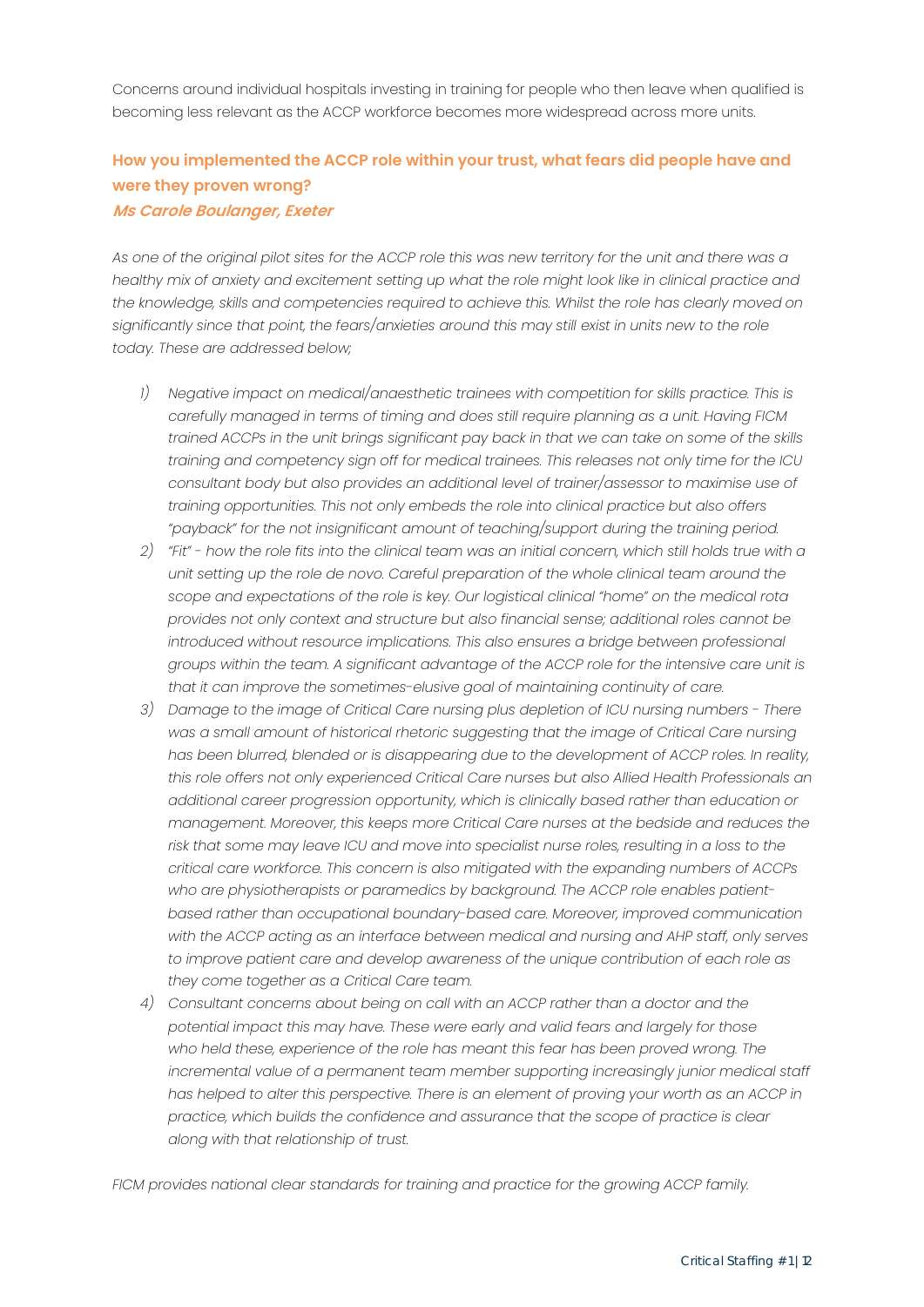#### <span id="page-12-0"></span>**1.2.3. Nurses**

#### **Opportunities**

This document is largely aimed at medical staffing, but doctors in Critical Care work as part of a MDT and without highly trained nursing staff the care we deliver would be impossible. The Critical Care competency programme and the ability for nursing staff to progress their careers with nursing roles on the ICU, outreach, education, post ICU recovery clinic, and organ donation can all enhance the profile of ICU nursing, increase recruitment and just as important also retention of a highly skilled and specialised nursing workforce.

Likewise, the enhanced training of Health Care Assistants within ICM will enhance their recruitment and retention.

#### **Risks**

Critical Care nursing is impacted by national issues of nursing recruitment and low numbers. Issues of nursing staff morale and retention must be considered alongside those of medical recruitment and retention. Bed closures due to lack of nursing staff will have inevitable knock-on effects on patient safety.

#### **1.2.4. Pharmacists**

Critical Care Pharmacists are essential to the safe and effective running of Critical Care services, supporting patients and improving outcomes. They form a central part of the multi-professional team, optimising medication therapy, improving quality and safety by resolving errors and undertaking wider professional support and education.

Pharmacist members now form an additional membership category of FICM. FICM provides support to Critical Care Pharmacists, including delivery of educational and training tools such as the curriculum and supporting materials, developing a workforce strategy, and reviewing and considering national initiatives as appropriate. Embedding pharmacists within the Critical Care team can reduce nursing and medical workload as well as improving patient safety and governance.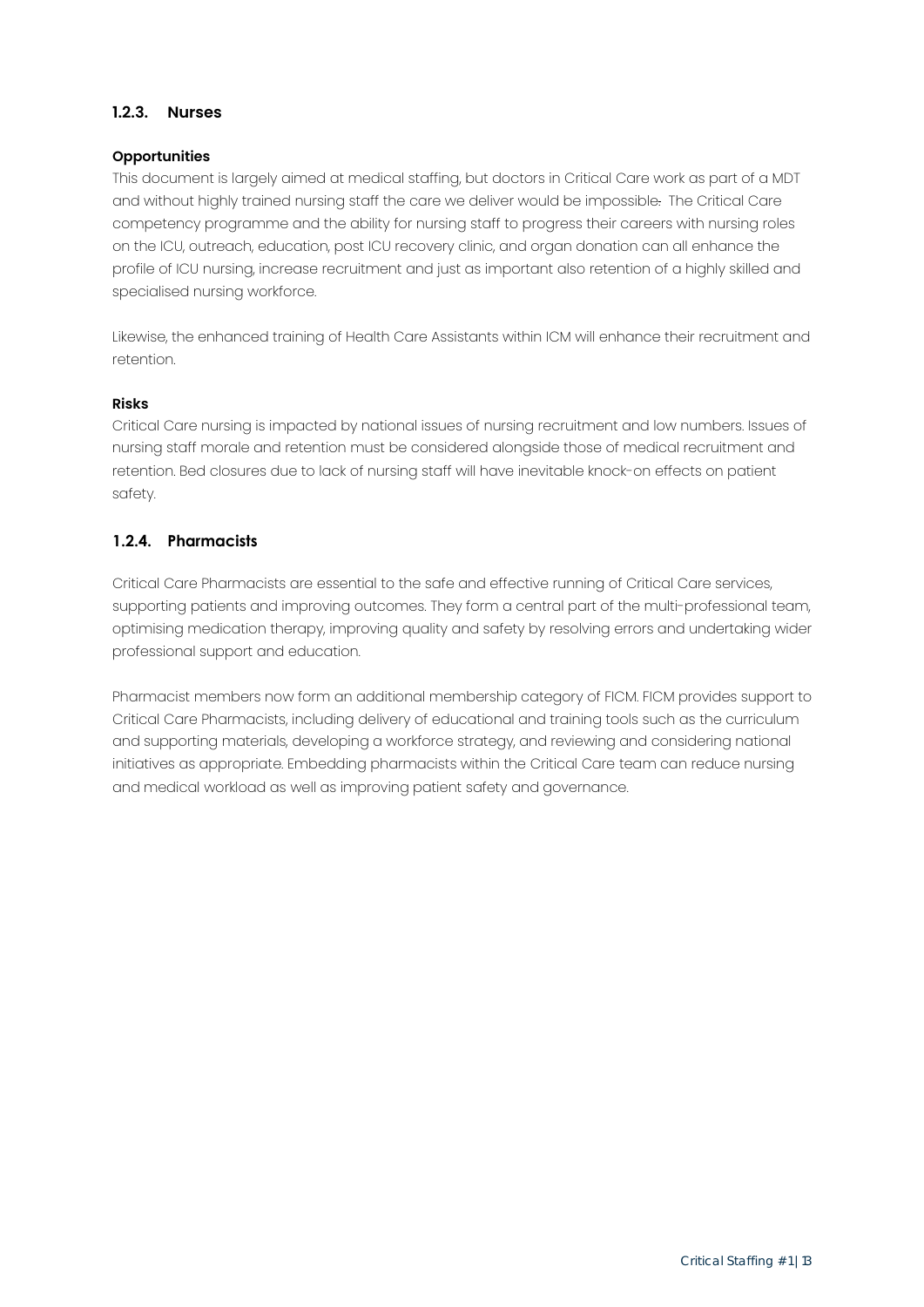# <span id="page-13-0"></span>**2. CRITICAL RECRUITMENT: HOW TO RECRUIT DOCTORS SAFELY AND EFFECTIVELY**

#### **2.1. Setting job descriptions and person specifications**

Recruitment to ICM consultant posts has undergone a series of changes from a situation of no formal training scheme to a fully-fledged specialty. The transition to training enough doctors in the CCT programme to fulfil UK demand still poses challenges to many departments.

#### **Opportunities**

- The advent since 2010 of the CCT programme in ICM allows for the first time the recruitment of fully trained intensivists within the UK.
- Different dual specialties allow flexibility and opportunities for departments to enhance their workforce and standards of care.

#### **Risks**

- Recruitment requires an attractive person specification and job plan.
- There are risks associated with departments recruiting those not fully trained in ICM. Patient safety may be compromised and future difficulty may arise recruiting fully trained intensivists to departments where more senior consultants are not ICM trained.
- Only advertising for an individual with a dual ICM CCT with Anaesthetics for a post will increasingly reduce the potential pool of applicants from single ICM CCT, and those with dual ICM and medical specialties e.g Respiratory, Acute Internal, Renal & Emergency Medicine. At present, approximately 60% of doctors in the ICM training programme intend to dual train with Anaesthetics. A broad range of ICM plus another CCT enhances a unit's skills base and attractiveness to others with the same ICM training background.

#### **Mentoring for Consultants:**

Mentoring is recognised to be valuable to staff development and welfare, in both professional and personal areas of a doctor's life. FICM have launched a mentoring programme - FICM [Thrive.](https://www.ficm.ac.uk/careers-recruitment-workforce/ficm-thrive) 

This was launched in May 2021 and is initially offering mentoring for consultants during the first 5 years of their consultant appointment.

FICM Thrive matches people seeking mentoring with mentors. A module on E-learning by those wishing to be a mentor needs to be completed and the Faculty have produced a guideline about how the mentoring relationship should proceed.

Doctors who are mentored reap many benefits, including help with decision making and career development, assistance in developing strategies to assist with a difficult work situation or relationship, improved inter-personal and professional skills, improved reflective practice and understanding of what is right for you, increased self-confidence and wider benefits such as better balancing of work, enhanced career opportunities and positives in other aspects of their life.

Doctors who mentor others also gain many benefits, increased communication and listening skills, further self-reflection and understanding, leadership and management experience and the ability to grow and develop the wider specialty.

FICM believes all new consultants should have access to a mentor.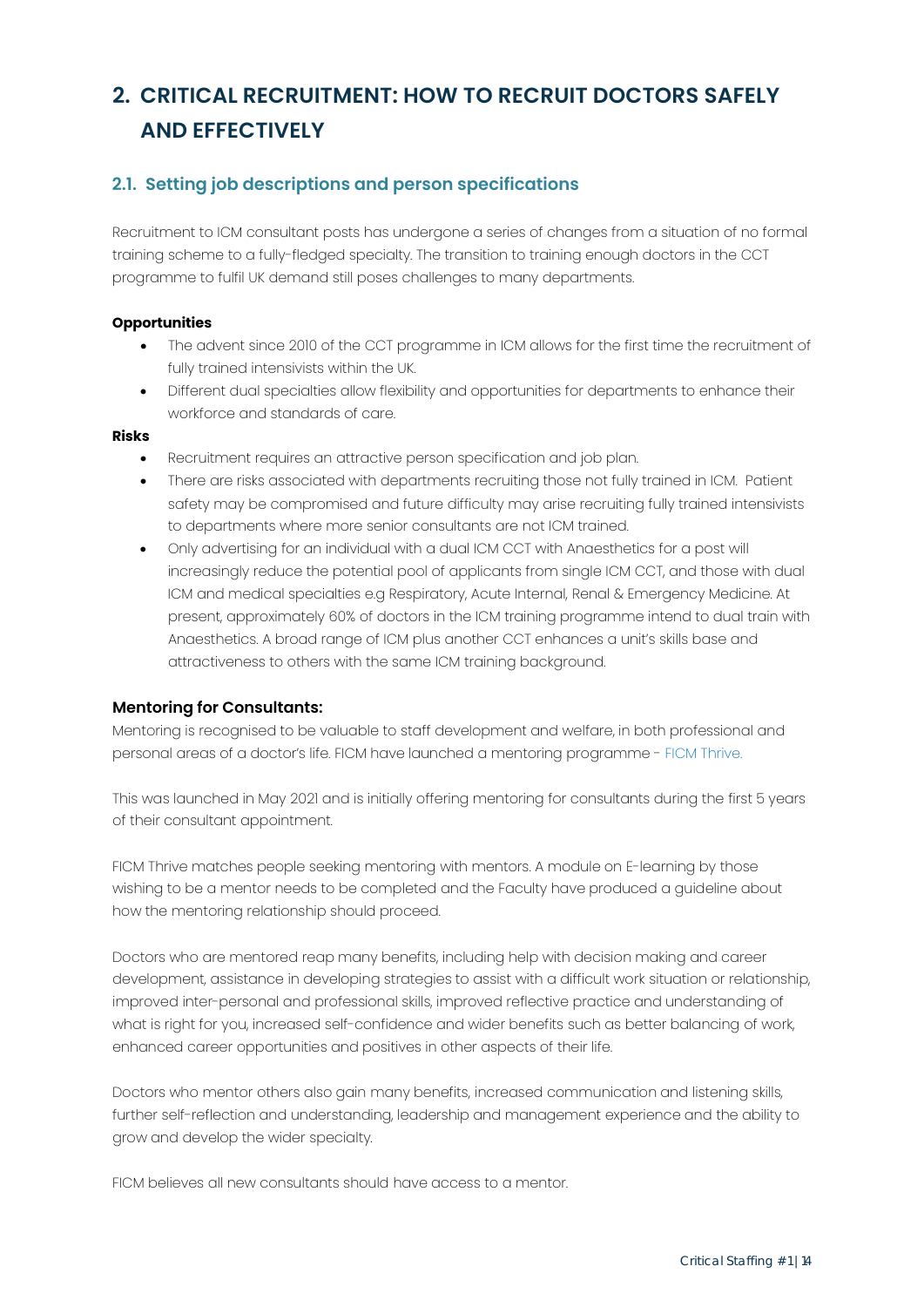#### <span id="page-14-0"></span>**2.2. Consultant job descriptions: Approval and best practice**

#### **2.2.1. Approval process**

Royal Colleges and Faculties approve consultant job descriptions in order to provide Health Boards / Trusts with professional guidance and quality assurance for consultant appointments, focused on maximising quality of care for patients and their families, providing organisational leadership, and education and training through role modelling. Currently this process does not apply in Scotland.

The Faculty of Intensive Care Medicine is the professional body responsible for providing this guidance on consultant posts with sessions in Intensive Care Medicine, whether these are full-time ICM, or linked through dual certification programmes with the specialties of Anaesthetics, Acute Internal, Renal, Respiratory and Emergency Medicine. The Faculty represents eight Trustee Royal Colleges, with governance through the Royal College of Anaesthetists (RCoA). The Faculty uses the same principles as the RCoA for approval of consultant appointments.

Approval of ICM consultant post job descriptions will usually be provided by the FICM Regional Advisor provided that certain minimum standards are met. For the purposes of approval, a post is defined as needing ICM approval if it has a minimum of 1 daytime DCC PA in ICM. This includes neuro and cardiac anaesthesia posts where the post holder is required to provide cover to a standalone neuro or cardiac intensive care unit.

#### **To note:**

- **AAC representatives:** The Faculty will also provide representatives to join appointments committees if this is desired by Health Boards /Trusts, given sufficient warning and availability. The availability of AAC representation may be more forthcoming with the increased use of online platforms to facilitate meetings.
- **Locums:** Although approval of locum consultant posts is not undertaken by the FICM and FICM RA, it would be anticipated that trusts wishing to appoint to locum consultant posts would be mindful of this guidance in making such appointments.

#### **2.2.2. Job description principles**

In addition to the generic guidance provided by the [RCoA, th](https://rcoa.ac.uk/sites/default/files/documents/2020-04/AACGuidance-JDs%202020.pdf)e following principles should be observed in providing a job description for a consultant post in ICM. Person specification requirements are covered in Section 2.3 immediately below.

- **1. Clinical Duties**: A description of the clinical workload and work pattern in intensive care (and linked specialties as appropriate), and an indication of the new post's relationship to existing posts.
	- a. A minimum of 1 DCC per week in ICM is required, to be delivered during daytime hours. It would be expected that job descriptions will contain more than one DCC in ICM in order to attract a suitably qualified candidate.
	- b. Duties delivered in blocks of time over several contiguous days to optimise continuity of care; according to the national service specification for ICM would be the most frequently encountered pattern of working.
	- c. Nighttime duties are limited to intensive care medicine and associated work (resuscitation, ward and ED referrals), without concurrent cover for other disciplines e.g. general theatre work, acute medical take, obstetric anaesthetics.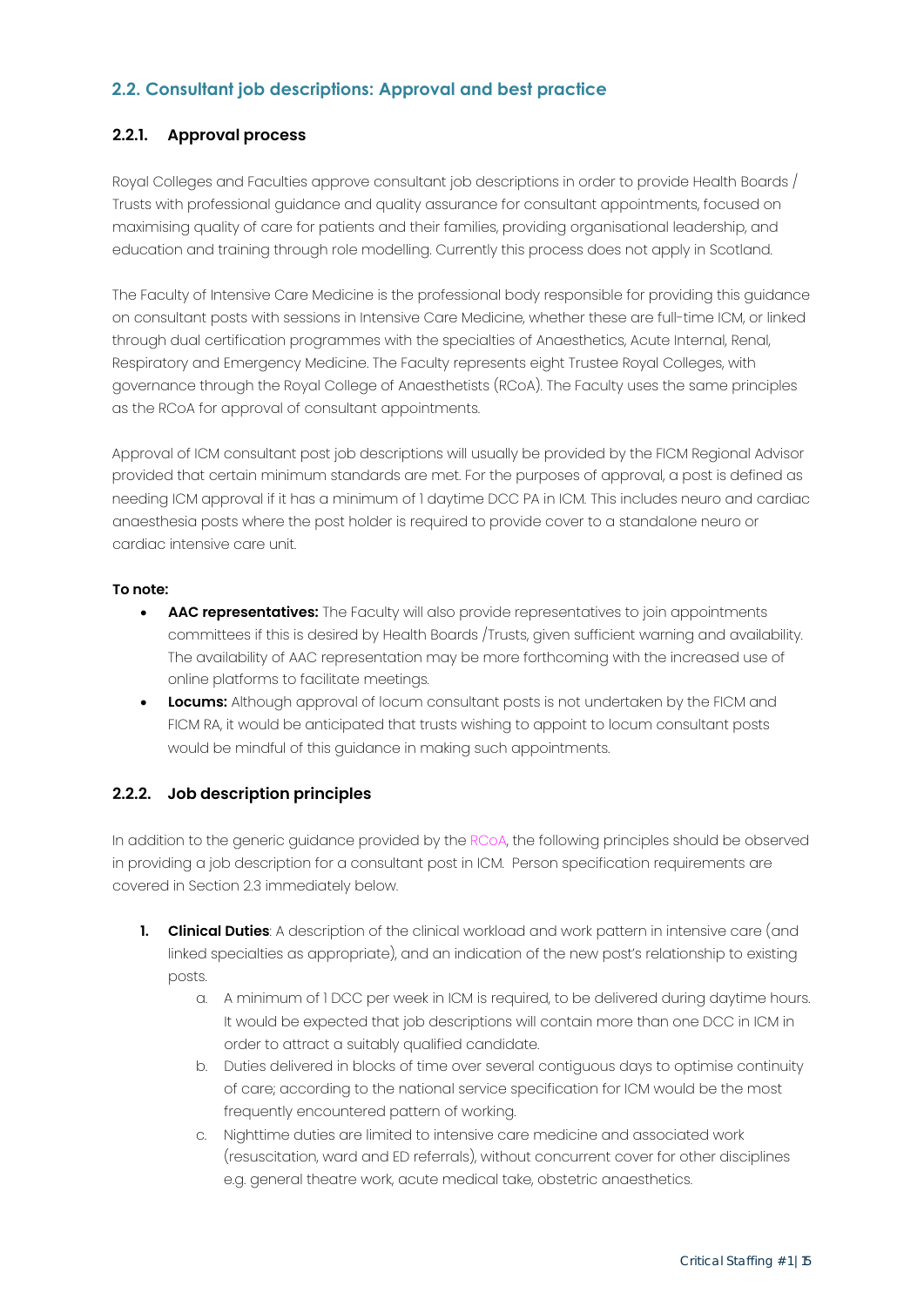- <span id="page-15-0"></span>**2. Support:** Adequate provision for continuing professional development, audit, teaching, training and research and office space.
	- a. The minimum number of SPAs considered adequate for continuing professional development, appraisal and revalidation in ICM is 1.5 per week. It is expected that high quality organisations will offer more than 1.5 SPAs, and that the post holder will provide evidence of delivery through appraisal.
	- b. Additional SPA time will be required for consultant involvement in formal teaching, or specific tasks and duties, for example in management. The job description should explain how this support will be accessed.
	- c. A statement about the Health Board/Trust's approach to supporting consultant involvement in quality improvement and national activities.

### **2.3. The consultant person specification: Standards for essential and desirable criteria**

The table below indicates the standards for person specifications for substantive consultant posts in ICM. This aligns with GPICS v2, and Trusts/Health Boards should remain cognisant of this when seeking to make appointments.

Where at all possible, for the credibility and future of the specialty, it is preferable to appoint CCT holders in ICM as a priority and on merit. Over 100 Intensivists now gain their CCTs/CESRs each year and this is increasing. Trusts and Health Boards should not seek to appoint an individual without a CCT in ICM where the option of appointing an ICM CCT holder exists. The Table below is a suggestive example of an appropriate Person Specification, which a Regional Advisor would be seeking to approve as a minimum.

| <b>FACTORS</b>                             | <b>ESSENTIAL</b>                                                                                                                                                                                                                                                                                                                                                                                                                                                                                                                                                                                                                                  | <b>DESIRABLE</b>                                                                                                                                                             | <b>HOW</b><br><b>IDENTIFIED</b> |
|--------------------------------------------|---------------------------------------------------------------------------------------------------------------------------------------------------------------------------------------------------------------------------------------------------------------------------------------------------------------------------------------------------------------------------------------------------------------------------------------------------------------------------------------------------------------------------------------------------------------------------------------------------------------------------------------------------|------------------------------------------------------------------------------------------------------------------------------------------------------------------------------|---------------------------------|
| <b>Qualifications</b><br>/ clinical skills | • MB ChB, MBBS or equivalent Primary<br><b>Medical Qualification</b><br>• Registration with the GMC, with a<br>full licence to practise OR eligible for<br>registration within six months of<br>interview.<br>• Eligible to be included on the GMC<br>Specialist Register with a Certificate of<br>Completion of Training (CCT) or<br>equivalent Certificate of Eligibility for<br>Specialist Registration (CESR) in ICM<br>(*or where not possible<br>in a complementary specialty to<br>ICM) OR be within six months of<br>achieving CCT in ICM (*or where not<br>possible in a complementary<br>specialty to ICM) at the time of<br>interview. | • Hold the FFICM or EDIC<br>$\bullet$ MD or PhD (for<br>applicants to research<br>posts)<br>Extended<br>$\bullet$<br>complementary<br>skills e.g. Echo, USS<br>accreditation | CV/<br>Interview                |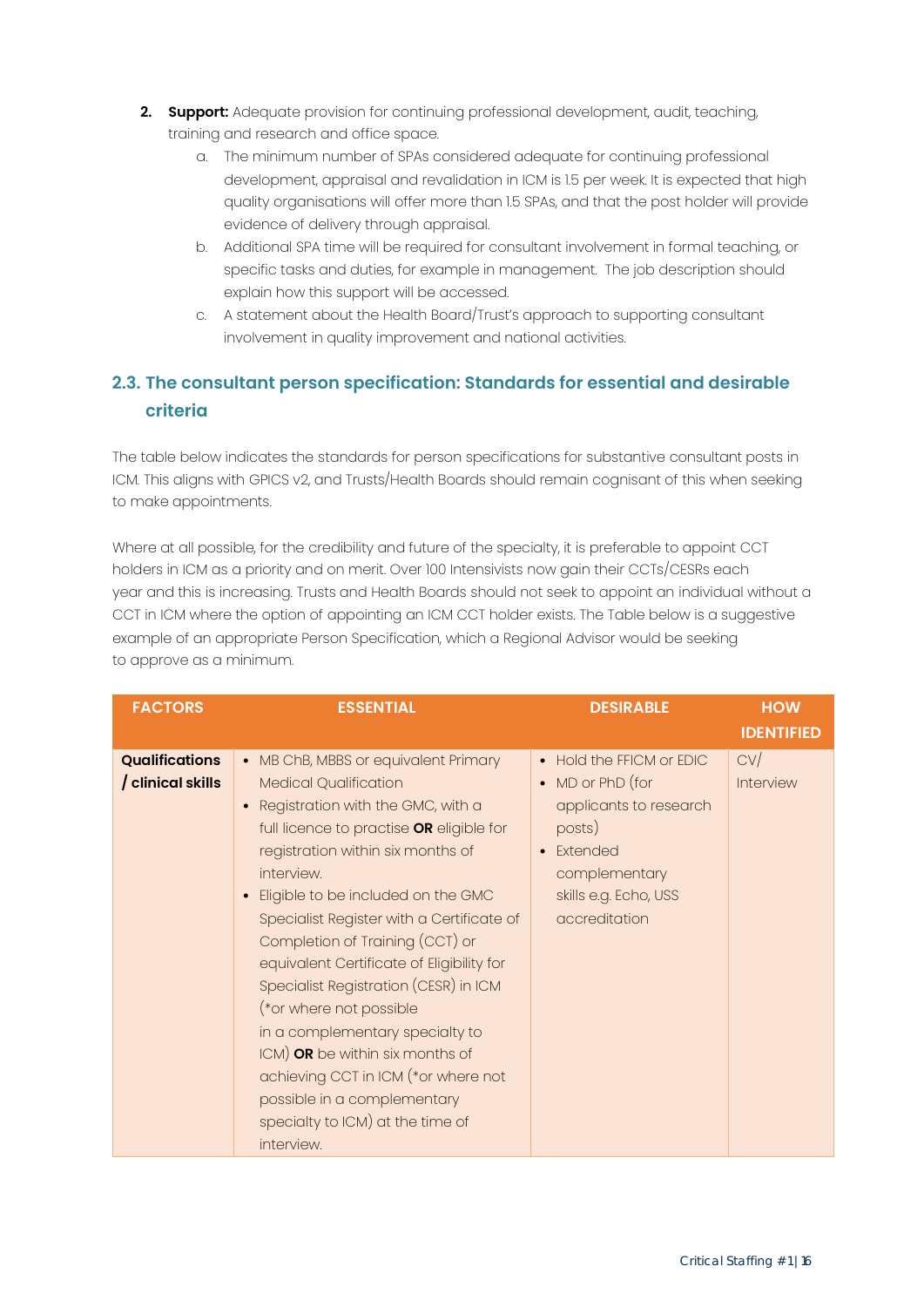| <b>Special</b><br>knowledge /<br>abilities /<br>experience | • Evidence of equivalent levels of<br>experience (e.g. Consultants pre-<br>dating the CCT programme) OR<br>Clinical training and experience<br>equivalent<br>to ICBTICM Intermediate/Stage 1<br>ICM training<br>• Extensive relevant experience for the<br>post                                                                                                                                                                                                                    | Interest in developing<br>٠<br>subspecialist areas of<br><b>Critical Care</b>                                                                                                                                                                                                        | <b>CV</b><br>Interview<br>References        |
|------------------------------------------------------------|------------------------------------------------------------------------------------------------------------------------------------------------------------------------------------------------------------------------------------------------------------------------------------------------------------------------------------------------------------------------------------------------------------------------------------------------------------------------------------|--------------------------------------------------------------------------------------------------------------------------------------------------------------------------------------------------------------------------------------------------------------------------------------|---------------------------------------------|
| <b>Personal skills</b><br>/ qualities                      | • Able to communicate effectively and<br>appropriately with patients, their<br>families and other health<br>professionals.<br>Leadership skills appropriate to<br>participating in and leading a<br>multidisciplinary Critical Care team.<br>Able to delegate appropriately.<br>$\bullet$<br>Maintains good working relationships<br>with patients and colleagues.<br>• Able to work with colleagues in a<br>team.<br>• Proven commitment to personal<br>professional development. | Able to develop,<br>$\bullet$<br>present and implement<br>coherent ideas for<br>service development /<br>delivery.                                                                                                                                                                   | CV<br><b>Interview</b><br>References        |
| Audit &<br>research                                        | • Evidence of participation in<br>clinical audit and Quality<br>Improvement<br>Able to teach and support staff<br>effectively.<br>• Commitment to continuing profession<br>al development and medical<br>education.                                                                                                                                                                                                                                                                | • Published research.<br>• Relevant Critical Care<br>presentations<br>/publications.                                                                                                                                                                                                 | <b>CV</b><br>Interview<br>References        |
| Teaching &<br>training                                     | Experience in teaching, training and<br>$\bullet$<br>supervising medical students, doctors<br>and the wider MDT                                                                                                                                                                                                                                                                                                                                                                    | • Membership of<br>Academy of Medical<br>Educators/GMC<br><b>Educational Supervisor</b><br>status/or equivalent.<br>Formal teaching<br>$\bullet$<br>qualification or<br>instructor status for a<br>relevant course on<br>acute care or the<br>deteriorating<br>patient eg. ALS/ATLS. | <b>CV</b><br>Interview<br><b>References</b> |

\*It is understood that whilst the ICM training workforce goes through an extensive period of transition and growth, some units (e.g. smaller, remote and rural - see vignette below) may be unable to recruit in line with the essential criteria listed above. In these circumstances, the involvement of the local RA is strongly recommended before adjusting the person specification. Efforts need to be made to ensure that the post advertised meets service needs and upholds standards of patient safety, as per GPICS vs 2. This may include amending some of the essential criteria; however, this should be the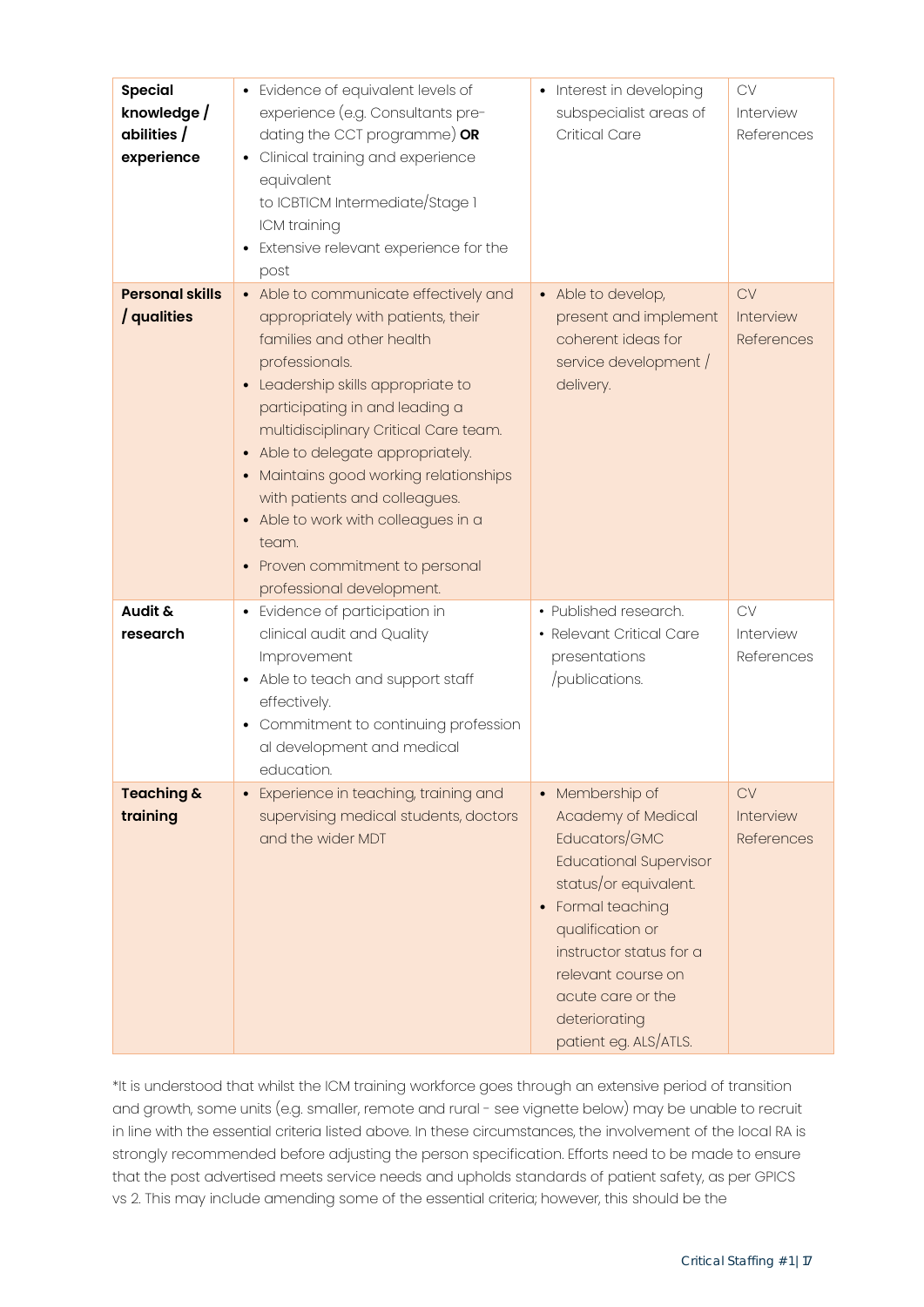<span id="page-17-0"></span>fallback option when recruitment using essential criteria has been explored. There would then be a need for a mitigation plan to ensure the safe transition of a doctor without a full ICM CCT to solo working (see below) in the appointing unit. Again, the RA should be involved.

#### **2.4. Adapting to different situations and different units**

#### **Small, remote and rural units Dr Chris Thorpe, Bangor**

*Small units run different staffing structures but still manage to obtain the similar outcomes as larger UK units.* GPICS v2 has a specific chapter on small remote and rural units *that outlines the sort of staffing structures that need to be considered.* 

*Currently for the majority of smaller units in the UK, cover is [provided](https://www.ficm.ac.uk/sites/default/files/gpics-v2.pdf#page=71) by a combination of Intensivists and Anaesthetists with physician input when required. The combined Anaesthetic/ Intensive care department shares administrative support, which allows smaller consultant numbers to be economically viable, and crucially ensures the two work closely together so skills are kept up in all areas. CPD is an essential part of this: educational and mortality meetings are department wide, so all consultants are skilled in looking after critically ill patients.* 

*A core of consultants provides daytime cover with DCCs in ICM. Anaesthetists supplement the nighttime cover and the consultant would cover both Intensive Care and theatres. If there were specific problems that needed further discussion, Intensive Care expertise should be available either locally or through the network. On site would be anaesthetic airway cover and a separate resident for the ICU that would be non-airway trained such as an ACCP, medical or foundation trainee. On-call residents would work in tandem, so airway cover forms part of the team looking after the unit.*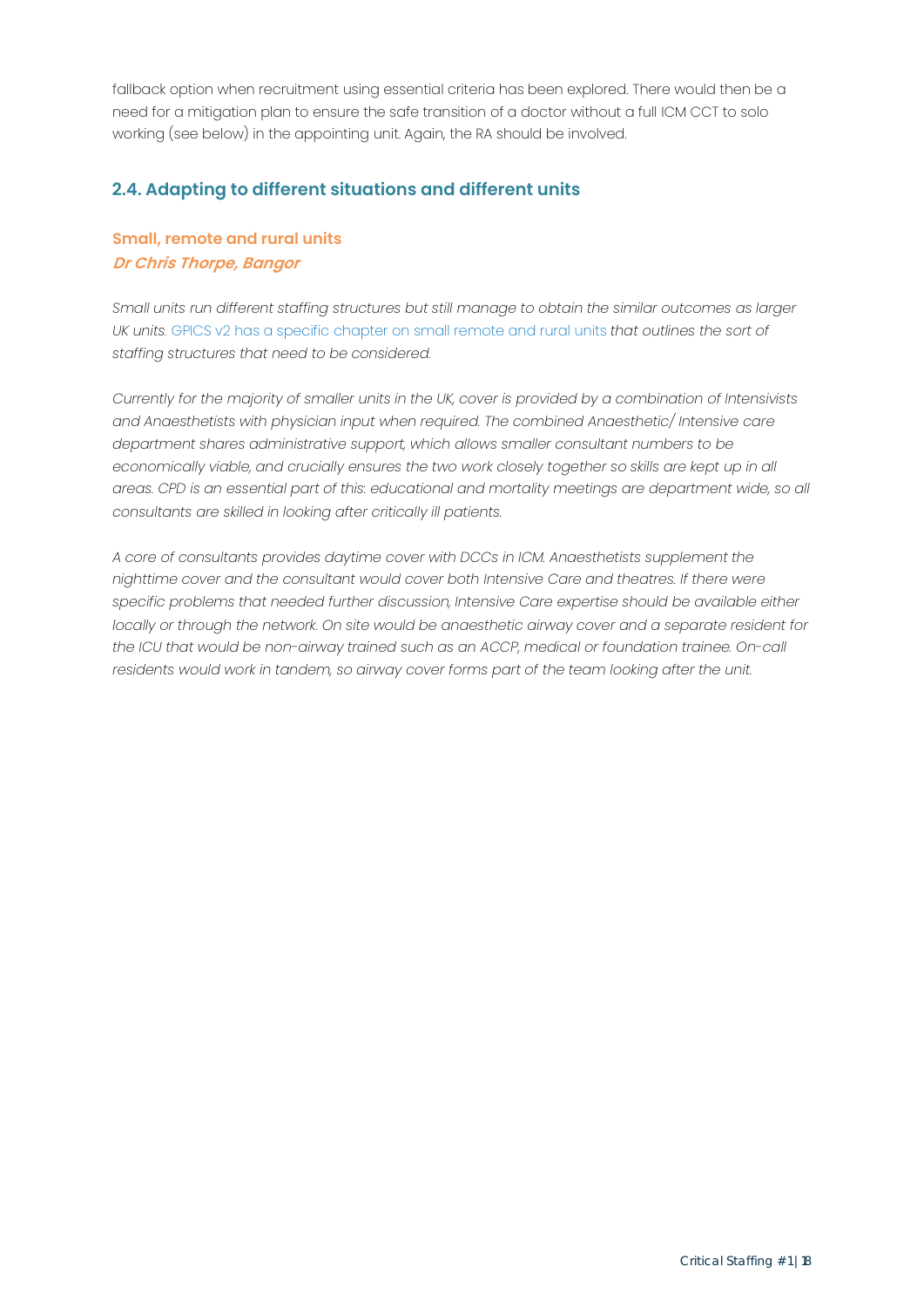# <span id="page-18-0"></span>**3. CRITICAL ROTAS: MAKE JOB PLANNING EFFECTIVE**

#### **3.1. The variables of job planning**

Job planning is a vital part of ensuring the delivery of effective Critical Care. Earlier attempts to classify job plans and distribute example job plans were thwarted by the realisation that there are nearly as many job plans as intensive care units. Increasing flexibility to allow better work-work and work-life balance have made the 'one size fits all' job plan a thing of the past. In this section, examples of annualisation, flexibility, supporting trainees with on-site working, simple measures with large impact, and ways of sustaining the workforce through relatively simple changes are described in a series of vignettes.

#### **3.2. The Consultant without an ICM CCT**

The Faculty Careers, Recruitment and Workforce (CRW) Committee have received requests for advice from some Critical Care clinical directors and lead clinicians about what should be stipulated as reasonable standards required of consultants without an ICM CCT who are working in Critical Care; including out of hours cover.

The quidance below needs to be cognisant of an individual's background competencies and training. which may be very variable. Interpretation of the guidelines should therefore be tailored to an individual's needs. These needs should be explored with the individual's clinical lead and directorate manager. These suggestions do not form a credential in ICM or can in any way be considered as forming an alternative standard to a CCT in ICM, but are a pragmatic recognition of a need to provide an ICM service whilst also upholding standards for patients.

- 1. Commitment: the individual must demonstrate a commitment to ICM with on-going learning in it (documented within their job plan, annual appraisal, and Personal Development Plan).
- 2. The individual should demonstrate adequate experience in ICM with direct supervision from an ICM consultant for 12 months (mentorship), with local formalised access to a second opinion/reassurance through local ICM consultant colleagues, as well as to the local ICM Network.
- 3. Fairness to those in the ICM training programme: The preference is always for the ICM CCT route (CESR is aligned to equivalent training and experience) either as single or dual programme. Review of the ICM curriculum and the CESR process to identify and rectify areas of possible weakness in the individual's training and experience to date is needed. This would include Medicine for an Anaesthetic trained individual, and vice versa Anaesthetics for Medical CCT/CESR holders. Until these are addressed, the consultant should not supervise a stage 3 ICM doctor in training.
- 4. Active participation in the ICM directorate is required: Morbidity and Mortality, Clinical Governance, Quality Improvement and Safety, Journal Club meetings etc.
- 5. Medico-legal considerations must be risk assessed: reassurance is required for the individual clinician and for their employing organisation that suitable clinical knowledge and competency in the specialty of Intensive Care Medicine has been demonstrated. The Medical Director, and or the individual's senior responsible officer (SRO) should be aware of the structures and processes put in place to safeguard the individual, patients and the integrity of the ICU, by demonstrating their commitment, additional training, supervision and experience.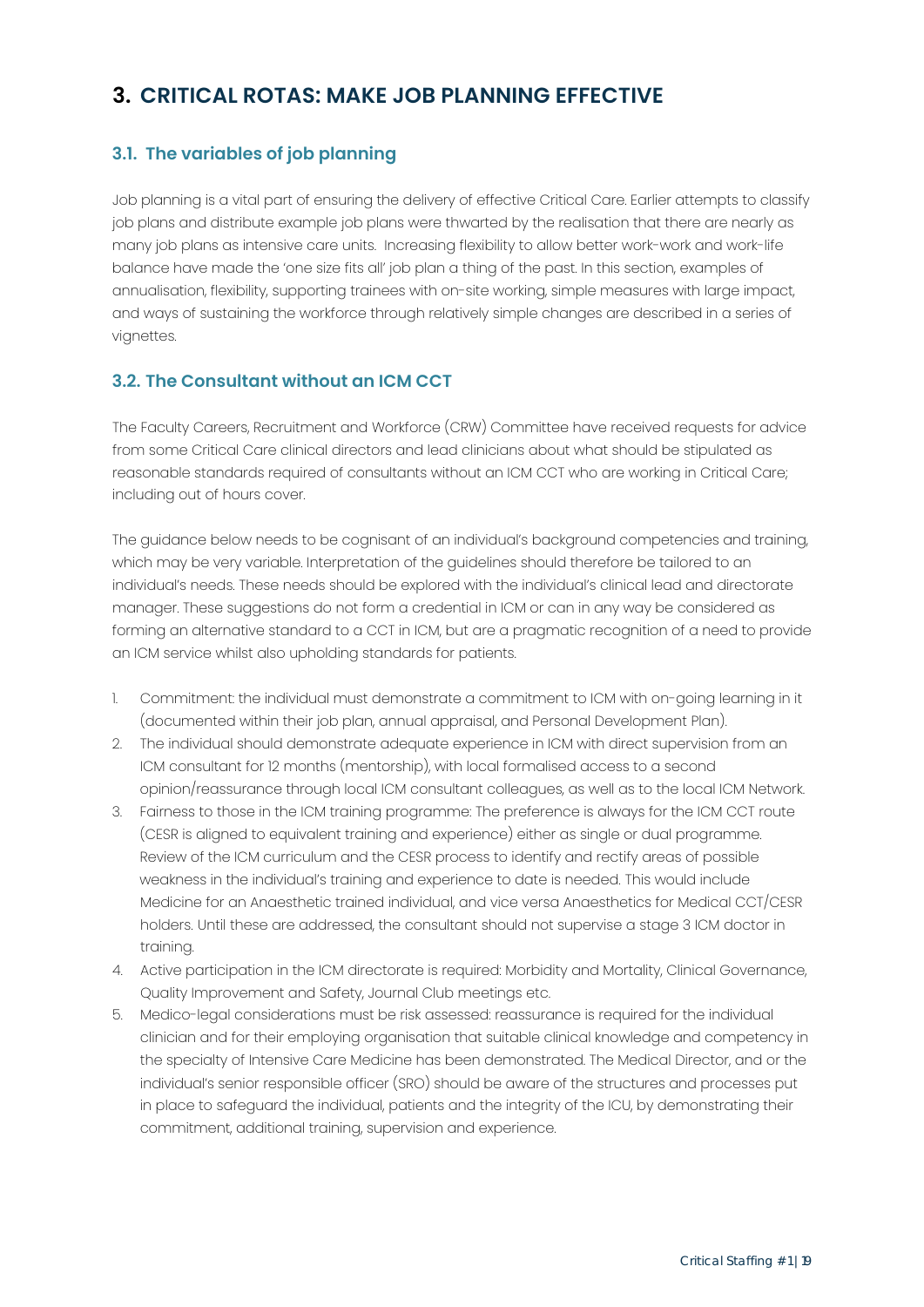<span id="page-19-0"></span>There is, in addition the option of sitting an examination in ICM e.g. FFICM, or European Diploma in Intensive Care Medicine. An examination demonstrates a suitable knowledge base at a given point in time, which may provide reassurance for the individual and employer.

#### **3.3. Alternative Working Patterns**

#### **Cross-site working** *Dr Jack Parry-Jones, Cardiff*

*Small district general hospitals find it particularly difficult to recruit ICM CCT consultants, many of whom want to work in larger units with similarly trained consultant colleagues. Larger units however can also struggle to meet staffing requirements particularly in those regions where there are historically fewer ICM trainees.*

#### **Drivers for cross-site employment:**

- *1. In Cardiff, despite having 22 ICM trained consultants participating on the rota many have other commitments, reducing their direct clinical commitment (PAs) to the rota. (Many have external roles in management, research, postgraduate and undergraduate teaching, Emergency Medicine Retrieval and Transfer Service, Long Term Ventilation, and Anaesthesia). We were relatively short of PAs, with an on-going requirement for consultant locum cover. Locums were increasingly difficult to find due to the tax/pension situation.*
- *2. Improving Critical Care Network relationships and direct communications by cross-site working. This would improve communication particularly around transfers in from DGHs and repatriations once tertiary care completed.*
- *3. Improving the perception amongst ICM trainees of the Cardiff Critical Care directorate as a place to work as a consultant. Improving the flexibility and attractiveness of job plans would pay dividends in future.*
- *4. A consultant wanting to live and work in a rural setting in a small and potentially remote DGH can more readily access the clinical experience of a large busy unit with a broad case mix. They can also utilise/access the Quality Improvement Programmes, Morbidity and Mortality meetings, Quality and Safety meetings and education including Simulation. This can be very rewarding for the individual and useful to the small DGH when these lessons and skills are brought back.*

#### *Top tips:*

*The possible ways of consultants working across different hospitals that we have used are:*

- *1. The consultant has 2 entirely separate contracts with their employers with a less than full time contract in each. The advantage of this arrangement is more flexibility in increasing or decreasing DCCs by the consultant between the two organisations.*
- *2. The consultant has one employing organisation. The second organisation then has a service level agreement and "buys" a pre-agreed number of DCCs per annum for the employing organisation. This requires close liaison between management in the 2 organisations at the outset. Once set up however the onus then is on the consultant, their directorates, and the rota to ensure it functions well. The advantage of this arrangement is having a single employer is easier for an individual's Income Tax and National Insurance contributions. In theory, there may be a difficulty with supporting professional activities (SPAs) and who pays for what. In practice, we had no difficulty with this.*
- *3. The most important aspect of trying to set these jobs up is "where there is a will, there is a way." Providing the individual wants this arrangement, and the directorates in each hospital*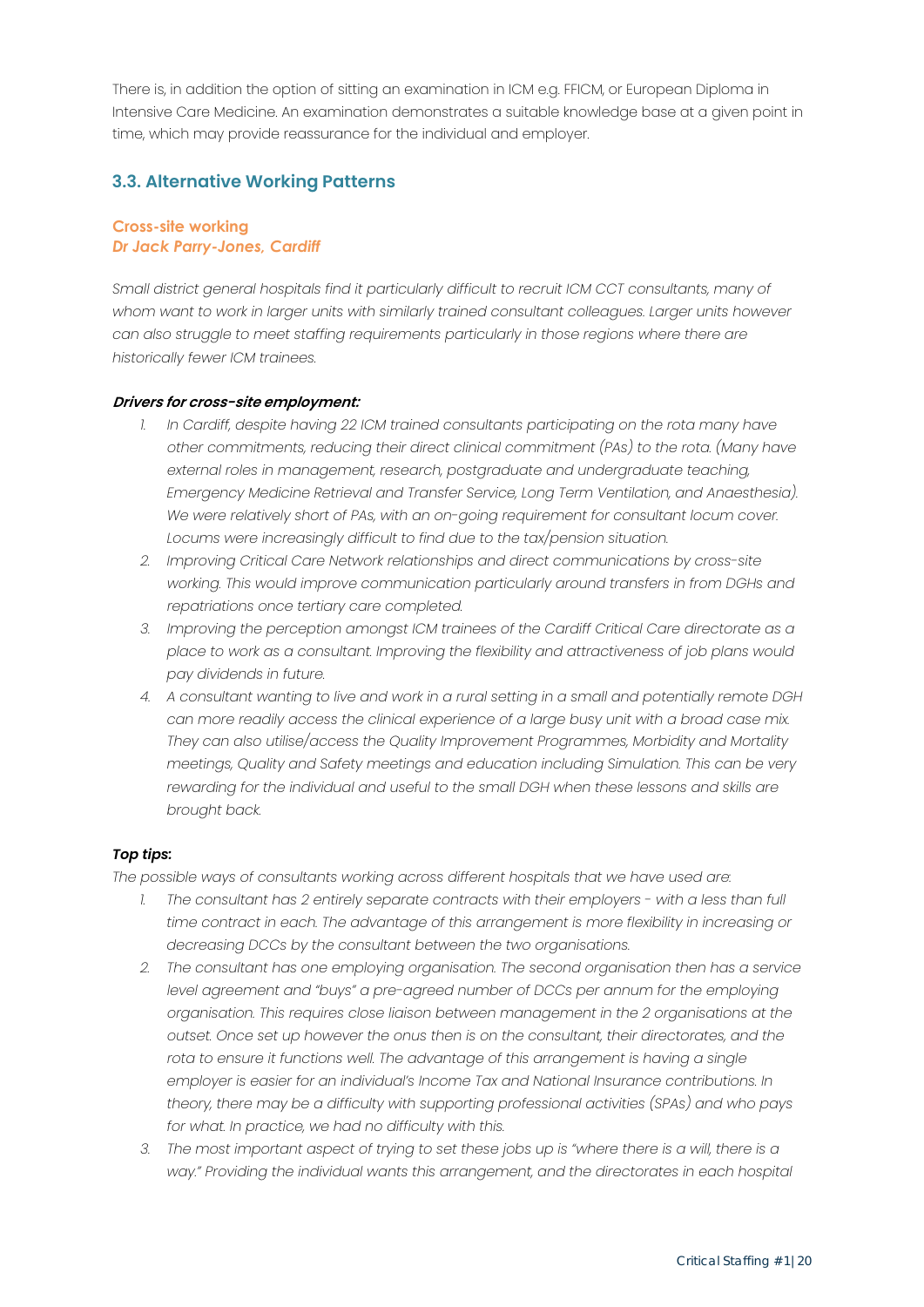*want it as well, we have not found this difficult. There is mutual benefit to both organisations and to the individual.* 

*4. These jobs will not suit everyone but for some people they provide an attractive, flexible job plan that suits their lifestyle, and in so doing, supports their wellbeing. They may facilitate small DGH hospitals attracting trained intensivists, which might otherwise prove very difficult and also benefits the teaching hospital workforce. How that individual works long term may change; an individual may choose to move full-time into one or other organisation, but the organisation they leave will still have benefitted from the arrangement for the time they worked there.*

#### **'Last of the Summer Wine' Rota Dr Pete MacNaughton, Plymouth**

As an aging intensivist (I am in my 26th year as an ICU consultant), I still loved the clinical interest, *challenges and rewards of my job but found the prolonged periods of duty an increasing struggle. I could perfectly well cope with a 13 hour shift but did not relish then being on call with a high chance of having to stay on late with subsequent disturbed sleep.* 

*Two years ago, together with two of my other most senior colleagues, we decided to share 2 full time ICU rota slots between the three of us to allow a full separation of day-time and night-time duties throughout the week. Locally, we had already separated out evening/on call sessions from daytime sessions between Monday and Thursday for all of the ICU consultants but weekends remained a more traditional 30 hour plus period of duty.*

*With 3 people sharing 2 slots on the rota, we were able to keep the weekend frequency the same but ensure day-time shifts and nighttime on call were separated. We now work hours, which match the shift patterns/handovers of the trainees, although not resident on call. This change has had an enormous impact on our well-being and feeling of sustainability.* 

*My colleagues nicknamed the rota the 'last of the summer wine' as we were all male and physically,* at least, beyond our prime. It is of note that after 2 years of the three 'oldies' working this rota, my *younger colleagues have seen the benefits and have decided to work towards establishing the same working pattern for all.*

It is becoming increasingly important, as retirement age increases to keep job plans flexible enough to enable 'ageing' intensivists to continue to work in ICM up to retirement age. These experienced clinicians' skills may address particular areas of service provision e.g. Critical Care follow up, addressing complaints and concerns from patients, relatives and Coroner/Procurator Fiscal reports. Stopping or reducing overnight sessional commitment may increase daytime weekend cover, which may benefit consultants with a young family or other commitments.

#### **Diary exercise, small change but significant quality of life improvement. Dr Mark Carpenter, Sunderland**

*In a large general hospital, 11 consultants cover an 18-bedded combined Level 2/3 general Critical Care unit. Off-unit roles within the hospital also includes cover of Critical Care needs of a large emergency department, paediatric emergency stabilisation and Critical Care support for a 24 hours PCI service.*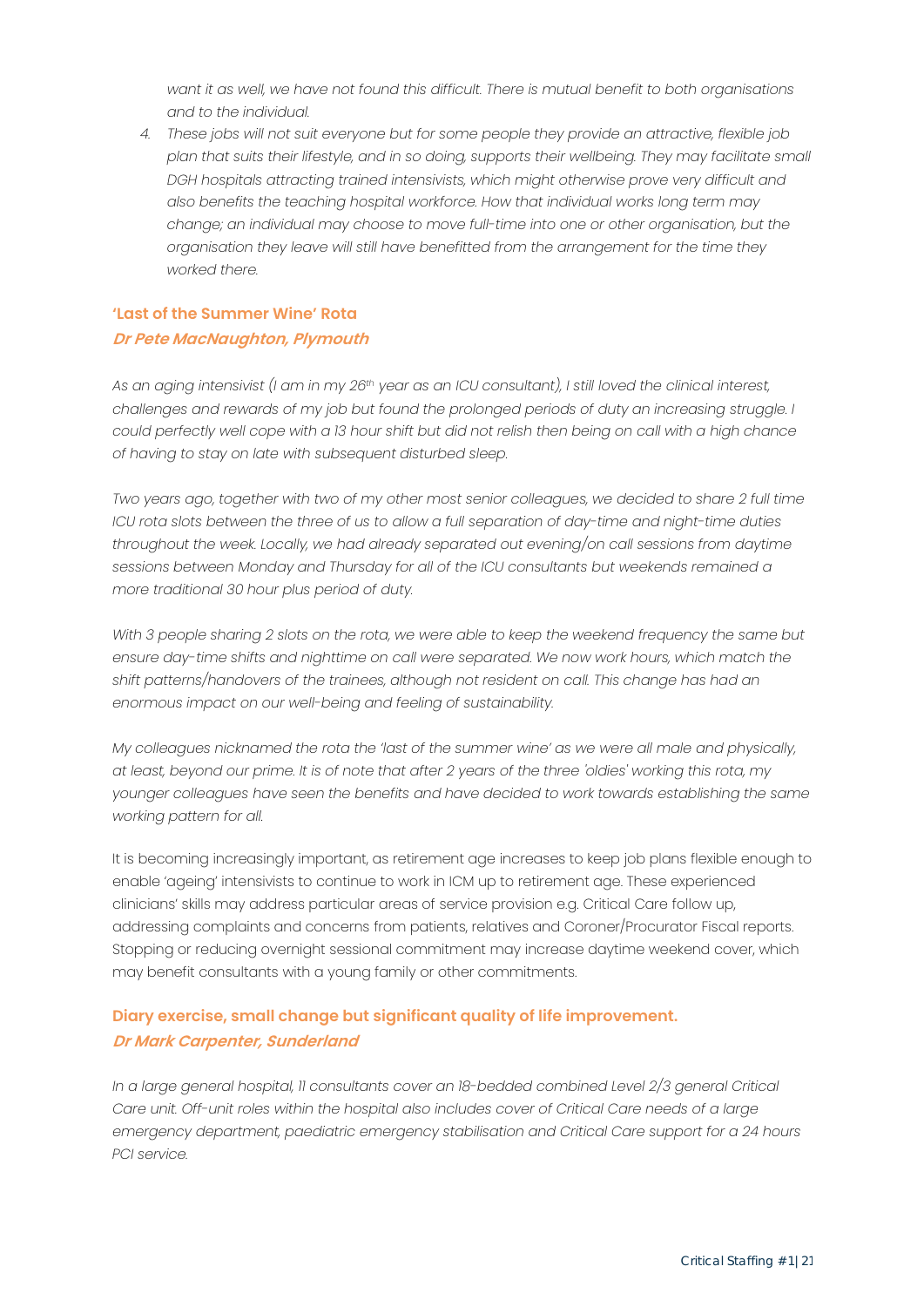*Thoughts that on-call was becoming more onerous led to a 7-week on-call diary exercise being completed by all 11 consultants using the BMA diary spreadsheet. Out of hours work was found to be onerous, but the most important finding was regarding lack of continuous rest. On only 15 out of 36 nights on-call did the consultant get more than 6 hours continuous rest without interruption. It was felt* that this was unlikely to be sustainable and so a decision was made to stop doing clinical work on the *morning following night's on-call. Prior to that, an ad hoc informal arrangement was in place if colleagues were not able to work post-call.* 

*Definite diary evidence showed that not only was this an improvement in patient safety but a significant improvement in quality of life for consultant staff. This was accompanied by a reduction in DCC PA allocation, although the diary exercise revealed the intensity of workload was not being recognised and so total PA allocation was unchanged.*

#### **Annualised working Dr Jonathan Goodall, Manchester**

*Consultants on our unit have always worked flexibly but individual job plans diversified over time: the total number of ICM PAs worked by colleagues now varies between 3 and 8.5 each week. To ensure equity we decided to move to an annualised job plan.*

*We agreed and allocated a number of PAs for each part of the ICM rota. In our service, a typical day shift (from 08:00 to 17:00) attracts 2.25 PAs, a long day (08:00 to 20:30) 3.25 PAs, an overnight on-call (from 16:00 to 10:00 the next morning) 5 PAs.*

*Having established these rules, making them work was relatively easy. A consultant who is contracted* for 7 DCC PAs to ICM is expected to work 7 x 42 PAs to ICM, ie 294 PAs in the year; this becomes their *'target' for the year (42 weeks of work rather than 52 due to annual leave, bank holidays, and professional and study leave).* 

*We have agreed SPA tariffs for educational supervision, governance lead, audit lead and other essential roles, which ensure equity within the group.*

*All feel that their contributions to the shared workload is recognised and is reflected by appropriate renumeration. It allows a huge degree of flexibility – one colleague works his clinical PAs in 6-week blocks and has the alternating 6 weeks entirely off. It allows those of us with regional and national roles to attend meetings without colleagues complaining they are having to 'cover for them whilst they're away'. It promotes a work-life balance whilst ensuring that the Trust gets every session it pays for.*

#### **24 hours resident on call. Flexibility to advance patient safety Dr Matt Williams, Portsmouth**

*In 2015, we had a period where we found ourselves having to "act down" to cover a sustained 6 month significant drop in middle grade cover.* 

*The option of changing to a resident on call system was identified as meeting our agreed aim of having two experienced practitioners on site overnight. This was facilitated by:*

- *A dedicated on call room*
- *The nights were considered resident "on call" as opposed to a shift*
- *An overall uplift in overall PAs for all consultants.*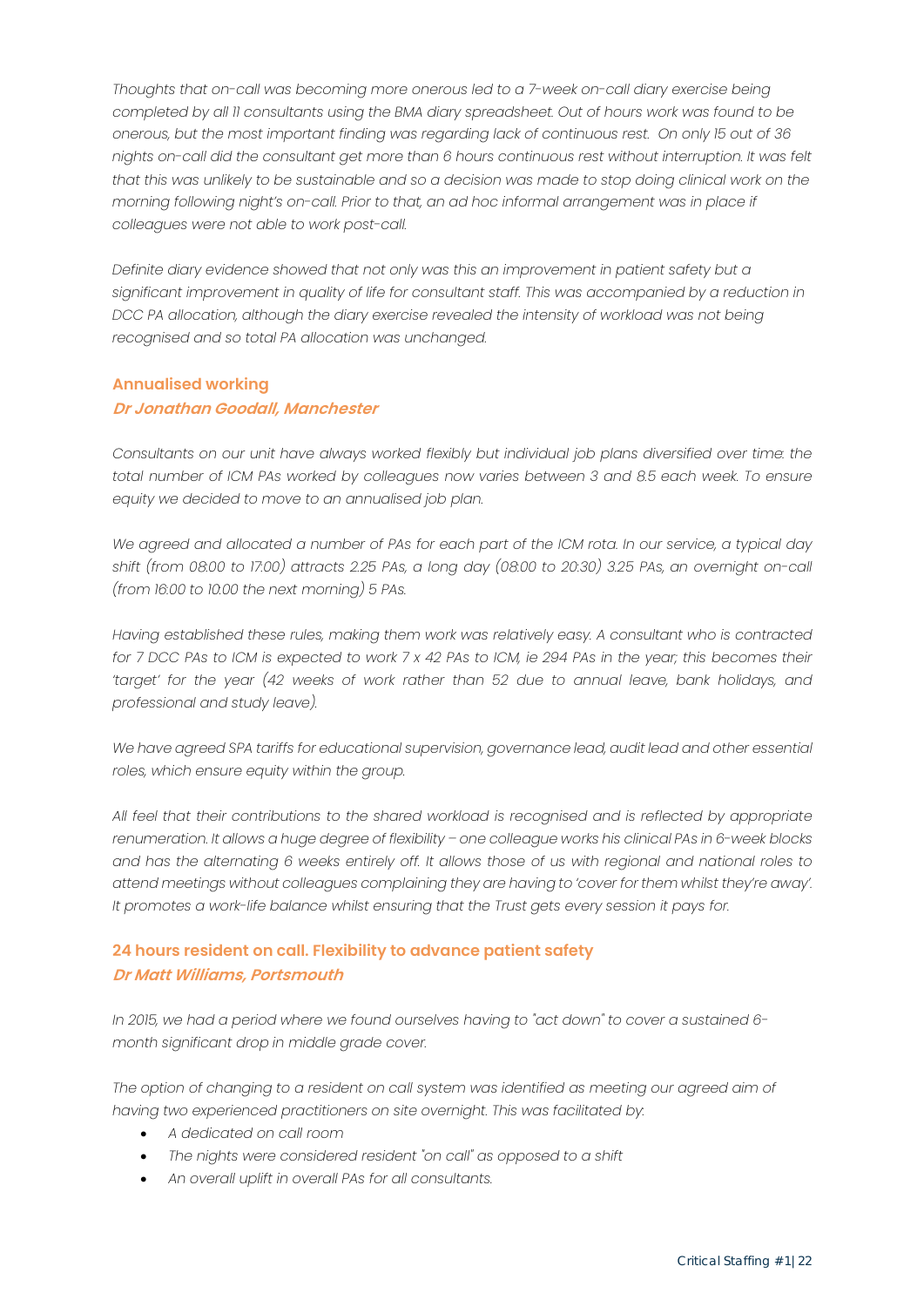- *An agreed review date of 12 months,*
- *2 locum consultant colleagues were appointed to make the frequency acceptable*

*We worked the resident rota for 12 months, when we were able to change to a hybrid system where we are only resident on call Friday, Saturday and Sunday.*

*Advantages:*

- *Separating out nights at the weekend has helped our own fatigue and therefore, we hope, the safety of our patients.*
- *The trainees and nursing colleagues have felt reassured having us on site.*
- *The wider hospital also seemed to be reassured to know there was a Critical Care consultant on site.*

*Negatives:*

- *Nobody sleeps that well on site.*
- *Care has to be taken not to stop the enablement of trainee development.*
- *Cost in terms of increased consultant PAs.*

#### **3.4. Managing the complexities and conflicts within job planning**

Different ICM working patterns, different ICM consultants, different staffing of unit (s) all play a part in job planning. Effective recognition and management of these conflicts is essential to effectively manage a service's requirements. Doing this well will be good for patients, intensivists and other staff members.

- Workload is more than just beds covered. Different hospital and unit work patterns will vary in terms of the roles that the intensive care doctors fulfil (trauma, cardiac arrest, paediatric stabilisation etc). Workload throughout the 24-hour period should be matched to staffing, and staffing needs to be consistent with GPICS v2 guidance.
- Different levels of support from trainee and career grade doctors, nurses, ACCPs can have effects on the workload and therefore job planning of intensivists and should be factored in.
- The geography of the service, both within one site with different non co-located units, and hospitals where Critical Care services are delivered across sites must be taken in to account. The effect of remote and rural working may create challenges for job planning where creative solutions may be required in both job planning and recruitment.
- Intensive Care consultants may well have other clinical commitments in the Trust/Health Board (EM/Medicine/Anaesthesia/Home ventilation service) that will impact on job planning. The flexibility (or lack of) with which these can be accommodated may have effects on job planning and recruitment. Annualisation is one way of dealing with this, or adding specific rest after on-call may allow better planning of non-ICU work. Sessional commitment to Critical Care Follow Up should be agreed as part of job planning.
- Non-clinical work such as management, work for other organisations or for the wider NHS structures may take up a considerable amount of time and should be factored into any job planning discussions to allow flexibility whilst continuing to maintain the Critical Care service.
- Private work and other secondary employment should be factored within job planning to ensure there is no conflict in terms of timings including on-call and emergency cover.
- Lifelong Critical Care: With the advent of the single CCT and the increasing number of intensivists doing nearly full-time intensive care, the need to ensure that a career in intensive care is sustainable for the lifelong career has never been more important. Making shifts and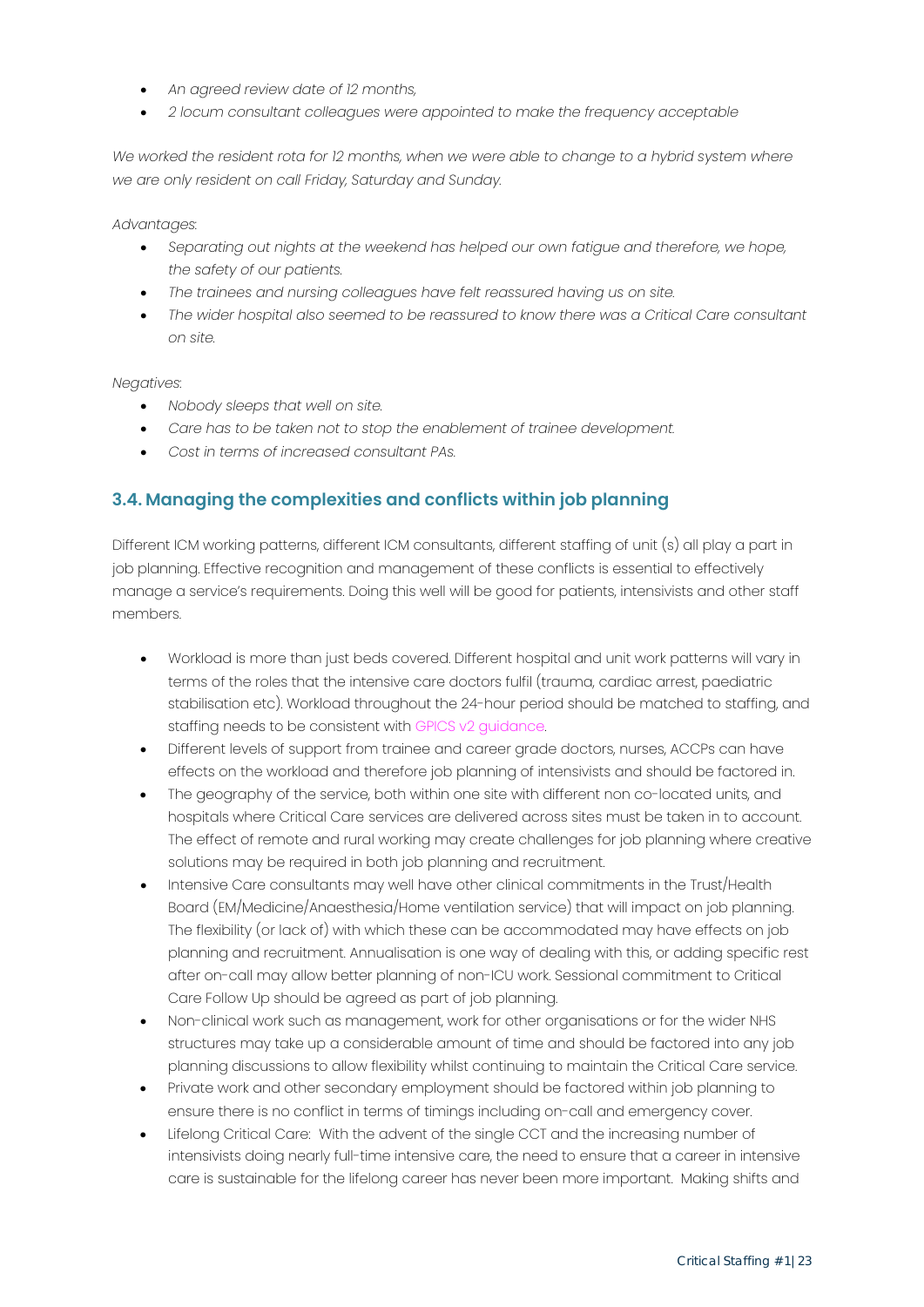<span id="page-23-0"></span>work patterns manageable in the long term should be a priority for any unit. Annualisation, changes to working patterns, and most importantly robust data on work patterns through diary and/or more sophisticated means can and should inform the job planning process.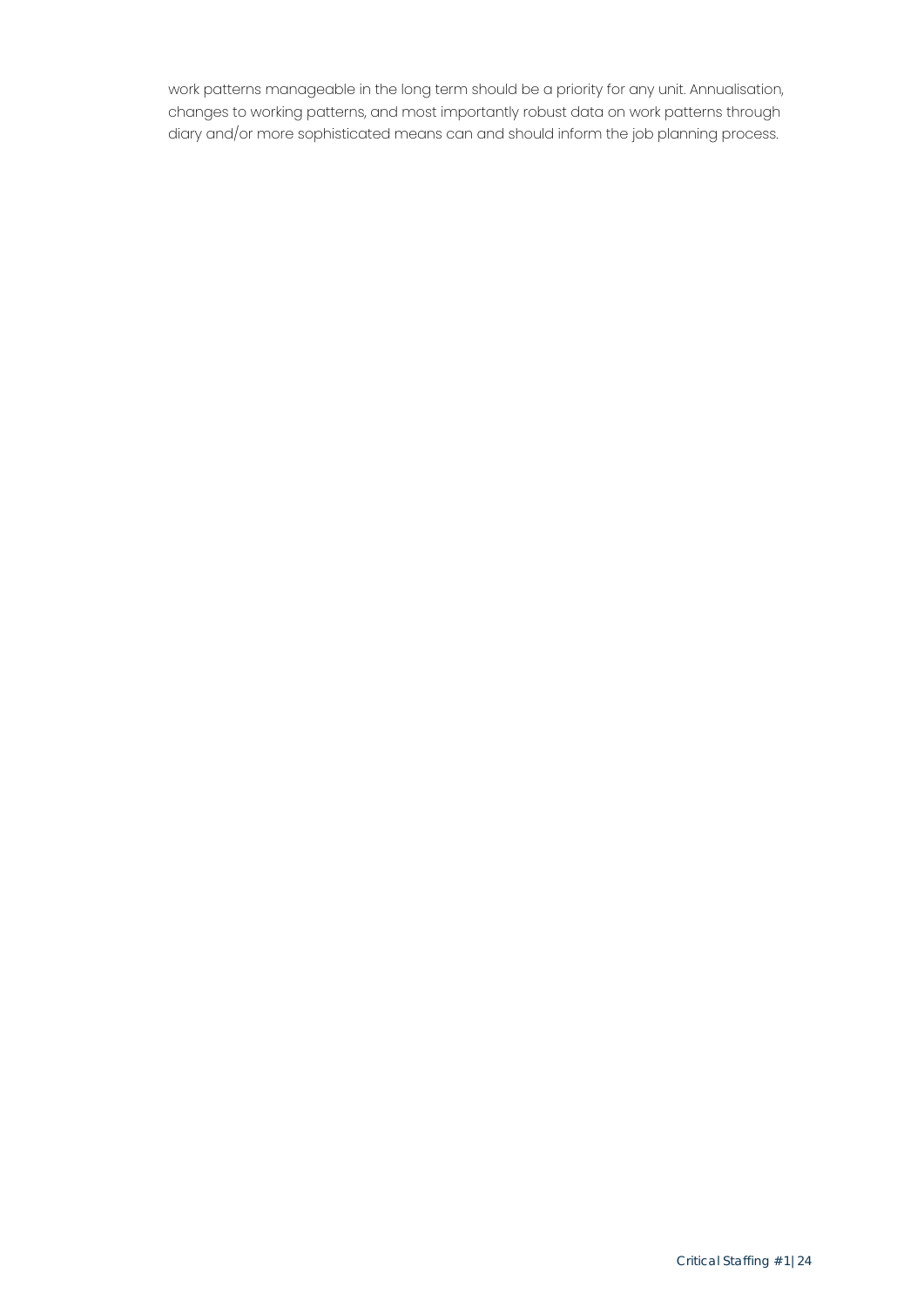# **Attributes**

**Authors:** Dr Mark Carpenter, Dr Ken McGrattan, Dr Richard Porter, Dr Sarah Clarke, Dr Liz Thomas

**Vignettes**: Dr Danny Bryden, Dr Shashi Chandrashekaraiah, Ms Carole Boulanger, Dr Chris Thorpe, Dr Jack Parry-Jones, Dr Peter Macnaughton, Dr Mark Carpenter, Dr Jonathan Goodall, Dr Matt Williams

**Editors:** Dr Daniele Bryden, Dr Jack Parry-Jones, Mr Daniel Waeland, Ms Natalie Bell

**Designer:** Mrs Dawn Tillbrook-Evans

**Reviewed by** FICMs Careers, Recruitment & Workforce Committee

© Faculty of Intensive Care Medicine – JUNE 2021